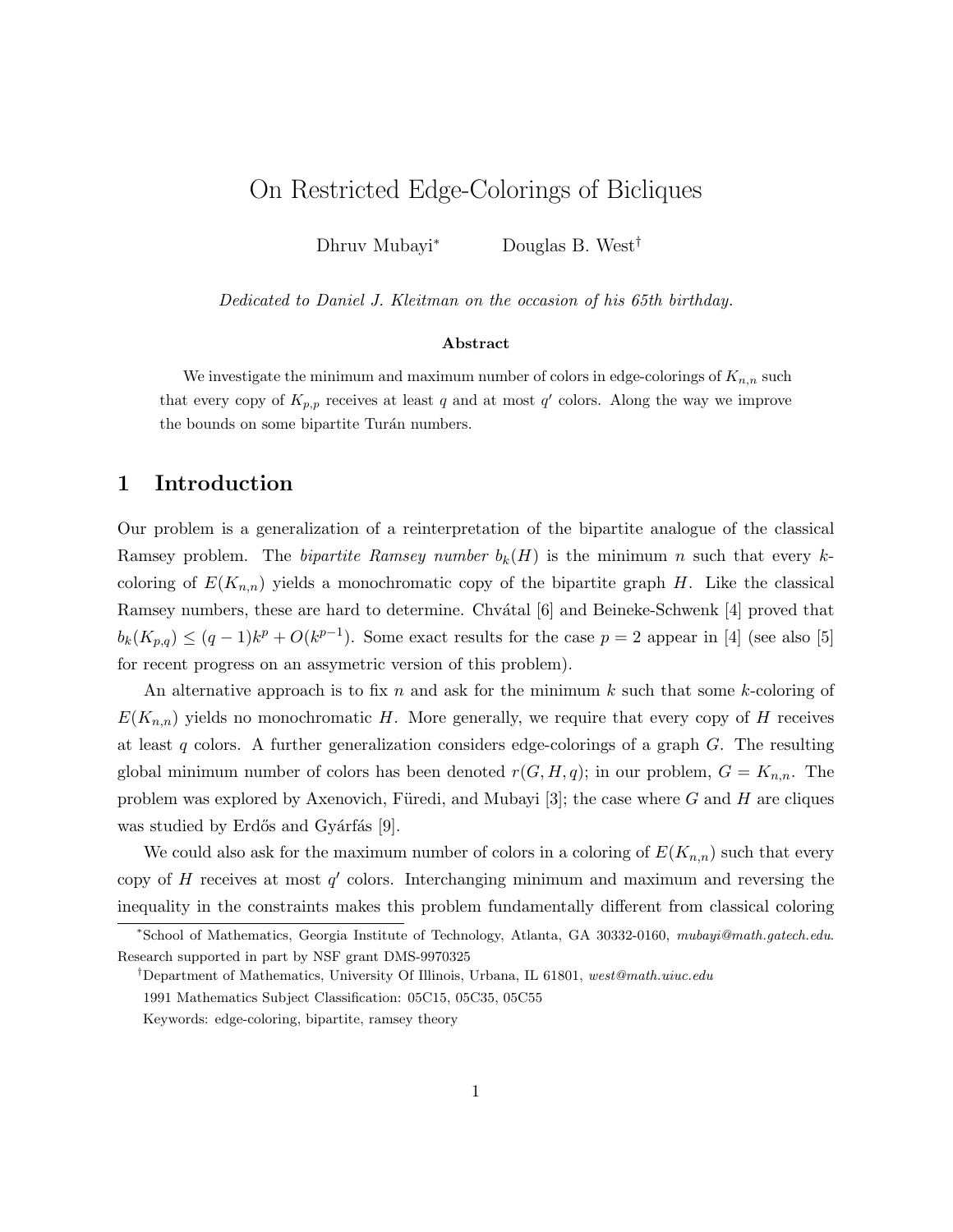problems. Such maximization problems were introduced as "anti-Ramsey problems" by Erdős, Simonovits, and Sós [11].

We study a common generalization of the Ramsey and anti-Ramsey problems.

**Definition 1.1** An  $(H; q, q')$ -coloring of G is a coloring of  $E(G)$  such that every copy of H in  $G$  receives at least q and at most  $q'$  distinct colors on its edges. The minimum and maximum number of colors in an  $(H; q, q')$ -coloring of G are denoted by  $r(G, H; q, q')$  and  $R(G, H; q, q')$ , respectively.

Understanding these restricted generalized Ramsey numbers is a huge project; the numbers  $b_k(K_{2,p})$  form a small special case. The restricted generalized Ramsey problem is itself a special case of constrained hypergraph coloring. In a rather general model, we color the vertices of a hypergraph, with each edge having a constraint set for the number of colors used on it; we study the global numbers of colors that permit such colorings (see [16]). In our problem, the vertex set of the hypergraph is the edge set of  $K_{n,n}$ , the edges are the copies of the edge sets of H, and we study only the extreme global feasible numbers of colors.

In this paper we study  $(K_{p,p}; q, q')$ -colorings of  $K_{n,n}$ , with particular attention to  $p = 2$  and to the case  $(p, q) = (3, 1)$ . Before listing our results, we mention several known results on the classical Ramsey special case. Here always  $q' = e(H)$ , and we consider the lower bound on the global number of colors forced by the local lower bound  $q$ ; thus we use the earlier notation in this discussion.

Axenovich, Füredi, and Mubayi [3] studied  $r(K_{n,n}, K_{2,p}, q)$ . The lower bound  $r(K_{n,n}, K_{2,2}, 2) \geq$ (1+ $o(1)$ ) $\sqrt{n}$  follows directly from the asymptotic maximum size  $n^{3/2}$  of a subgraph of  $K_{n,n}$  not containing  $C_4$  (Kővári–Sós–Turán [17]). A result due to Chung and Graham [7] and to Irving [15] implies that this is asymptotically the correct value of  $r(K_{n,n}, C_4, 2)$ . A different proof of this appears in [3]. More generally, [3] uses algebraic techniques to prove for  $t > 0$  that both  $r(K_{n,n}, K_{2,t+1}, 2)$  and  $r(K_n, K_{2,t+1}, 2)$  are asymptotic to  $\sqrt{n/t}$  as  $n \to \infty$ .

The asymptotic value of  $r(K_{n,n}, C_4, 3)$  remains open. The bounds  $2n/3 \le r(K_{n,n}, C_4, 3) \le$  $n + 1$  appear in [3]. When n is odd or in  $\{4, 12, 60\}$ , the upper bound was improved to n. Determining  $\lim_{n \to \infty} r(K_{n,n}, C_4, 3)/n$  seems difficult.

For each fixed p, [3] determines the smallest  $q = q(p)$  such that the growth of  $r(K_{n,n}, K_{p,p}, q)$ reaches various thresholds in terms of n, including linear, quadratic,  $n^2 - O(n)$ , and  $n^2 - O(1)$ . A general upper bound is given using the Local Lemma. These results parallel those of Erdős and Gyárfás [9] for  $r(K_n, K_p, q)$ . A result of Alon, Rónyai, and Szabó [1] yields  $r(K_{n,n}, K_{3,3}, 2) \sim n^{1/3}$ , and [3] determines  $r(K_{n,n}, K_{3,3}, 8)$  exactly.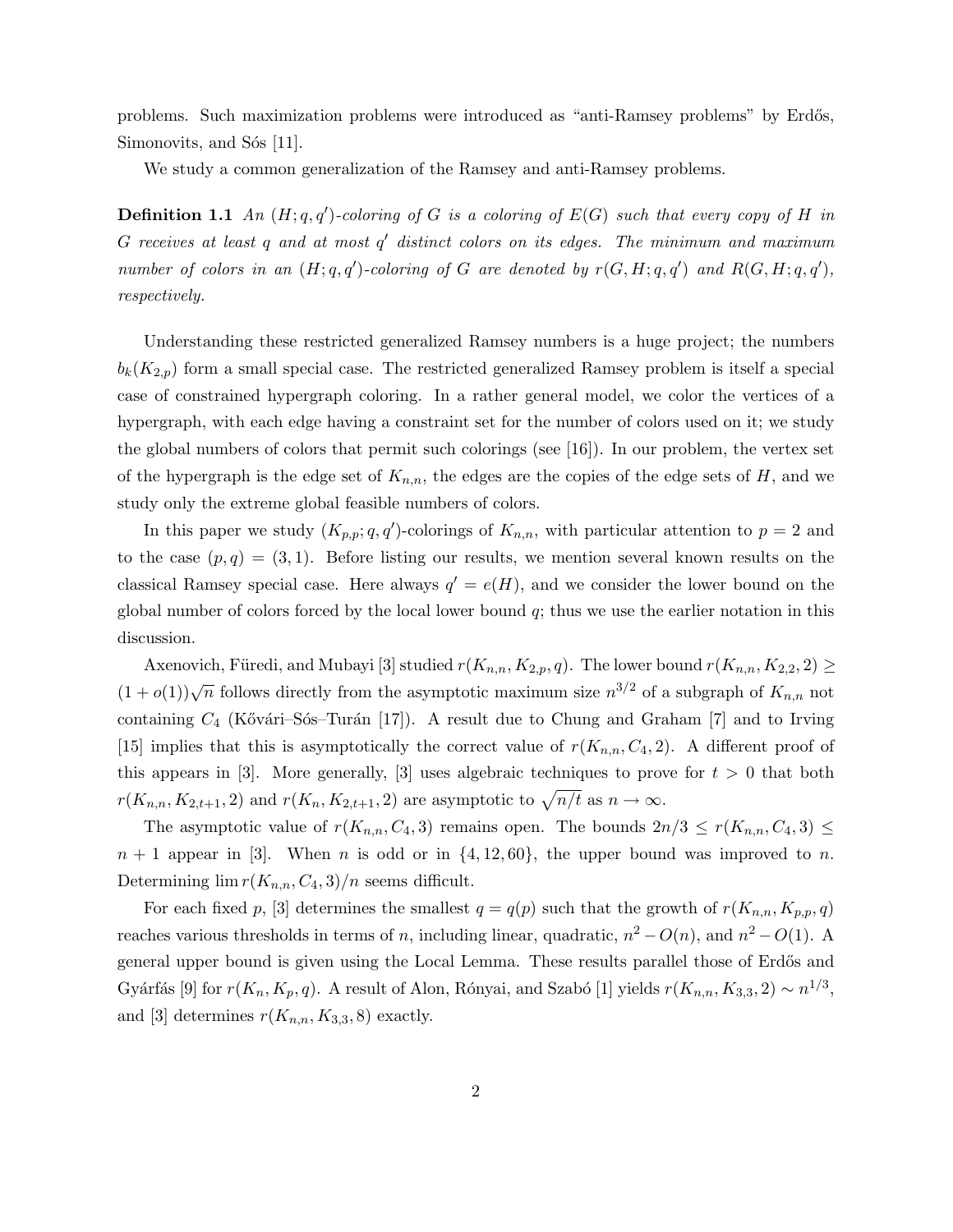Axenovich and Kündgen [2] studied the analogue of our problem for cliques. They determined threshold values of  $(p, q, q')$  for various asymptotic behaviors for  $R(K_n, K_p; q, q')$  in terms of n.

In an edge-coloring of  $G$ , a copy of  $H$  is monochromatic if its edges all have the same color and polychromatic if they all have distinct colors. We say that a vertex is monochromatic or polychromatic if the set of its incident edges is monochromatic or polychromatic, respectively. A natural problem with nontrivial values of both q and  $q'$  considers edge-colorings with no monochromatic copy of H and no polychromatic copy of H. This makes  $r(K_{n,n}, C_4; 2, 3)$  and  $R(K_{n,n}, C_4; 2, 3)$ particularly interesting. Although we determine the latter exactly (see Table 1), our upper and lower bounds for the former differ by a factor of 3.

We assume throughout that  $n \ge p \ge 2$ . Note that every  $(H; q, q')$ -coloring is also an  $(H; r, r')$ coloring when  $r \le q \le q' \le r'$ . Table 1 summarizes the results when  $p = 2$ . The table suggests the natural question of which values between the minimum and the maximum are achievable; we have not addressed this.

|                     | $p; q, q'$ $r(K_{n,n}, K_{p,p}; q, q')$                                   | $R(K_{n,n}, K_{p,p}; q, q')$ | reference                     |
|---------------------|---------------------------------------------------------------------------|------------------------------|-------------------------------|
| $2; 1, 1 \quad 1$   |                                                                           | 1                            | trivial                       |
| $2; 1, 2 \quad 1$   |                                                                           | $\, n$                       | Theorem 3.2                   |
| $2; 1, 3 \quad 1$   |                                                                           | $2n-1$                       | Proposition 3.3               |
| $2; 1, 4$ 1         |                                                                           | $n^2$                        | trivial                       |
|                     | 2; 2, 4 $(1+o(1))\sqrt{n}$                                                | $n^2$                        | [17, 7]                       |
|                     | 2; 3, 4 $2n/3 \le r \le n+1$                                              | $n^2$                        | $\left[3\right]$              |
| $2; 4, 4 \quad n^2$ |                                                                           | $n^2$                        | trivial                       |
|                     | 2; 2, 2 <i>n</i> (for $n \ge 5$ )                                         | $\boldsymbol{n}$             | Theorem 6.1                   |
|                     | 2; 2, 3 $n/3 - 11 < r \le n - 3$ $2n - 1$                                 |                              | Thm. 7.3, Prop. 2.4, Cor. 7.1 |
|                     | 2, 3, 3 (undefined for $n \ge 5$ ) (undefined for $n \ge 5$ ) Theorem 6.3 |                              |                               |

Table 1

The avoidance of monochromatic or polychromatic fixed subgraphs is related to Turán numbers. Given a family F of graphs, the Turán number  $ex(G, \mathcal{F})$  is the maximum number of edges in a subgraph of G containing no member of  $\mathcal{F}$ ; most often  $\mathcal F$  consists of a single graph. By the pigeonhole principle, every edge-coloring of G with no monochromatic H uses at least  $e(G)/e(X,H)$ colors. From the other direction, Erdős, Simonovits, and Sós [11] observed that an edge-coloring of G with no polychromatic H uses at most  $ex(G, H)$  colors.

In Section 4, we obtain new bounds on bipartite Turán numbers for the graph  $H(r, l)$  obtained from  $K_{r,r}$  by deleting the edges of a copy of  $K_{l,l}$ . For  $1 \leq l \leq r/2$ , we prove that  $ex(H_{n,n}, H(r, l)) \leq$ For  $K_{r,r}$  by detering the edges of a copy of  $K_{l,l}$ . For  $1 \leq l \leq l/2$ , we prove that  $\epsilon x(K_{n,n}, K_{1,l}, L^{(l)}, l) \leq r^{1/t}n^{2-1/t} + (t-1)n$ , where  $t = r-l$ . We also prove that  $\epsilon x(K_{n,n}, K_{3,3}-E(P_3)) = (\sqrt{2}+o(1))n^{3/2}$ ,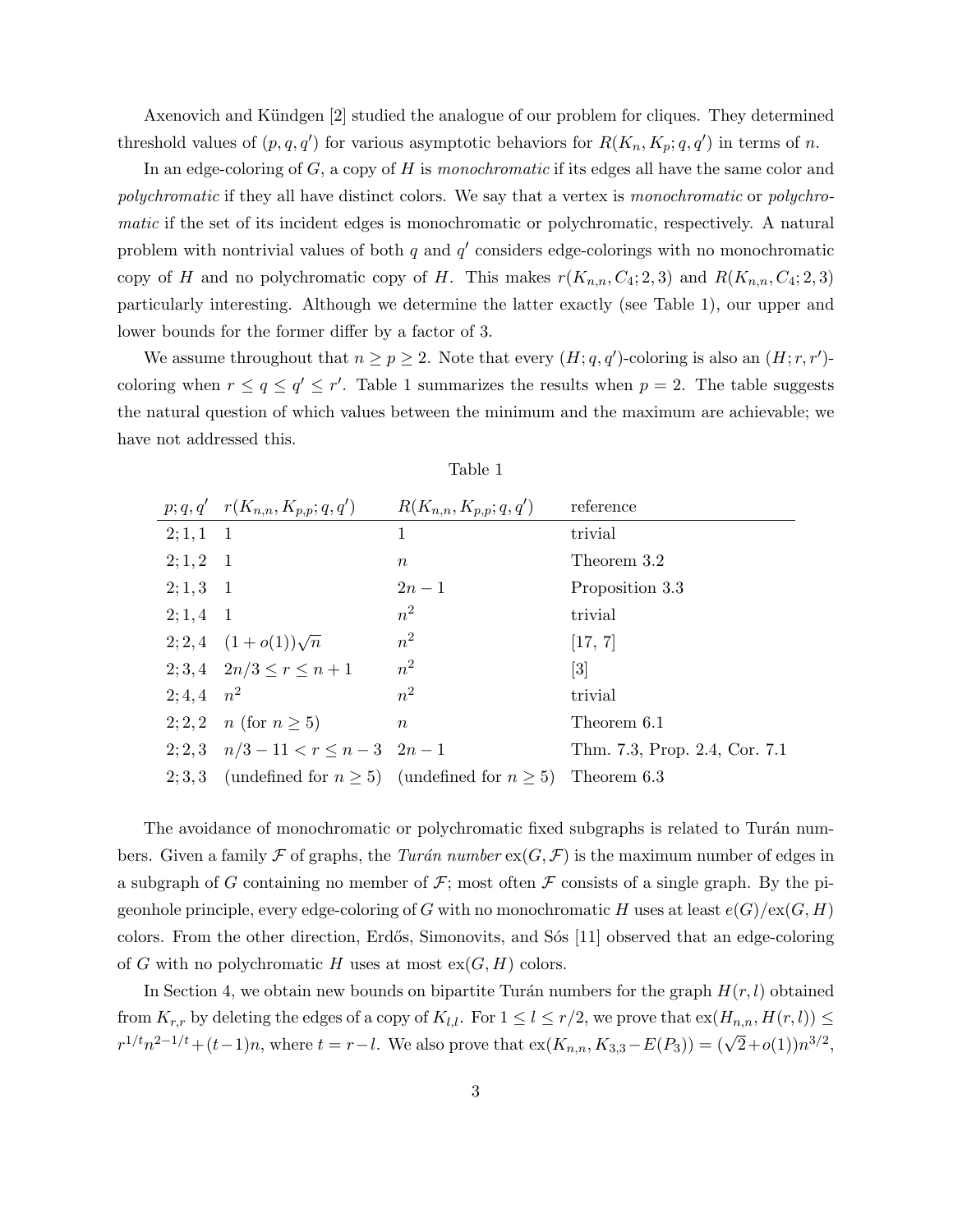where  $P_3$  denotes the path with three vertices. These results are of independent interest.

We apply these results in Section 5 to obtain bounds on  $R(K_{n,n}, K_{3,3}; 1, q')$  for  $6 \leq q' \leq 8$ . For  $3 \leq q' \leq 5$ , we determine the values exactly via direct combinatorial arguments. These results are listed in Table 2.

| Table 2        |                                                            |             |  |
|----------------|------------------------------------------------------------|-------------|--|
| $q^{\prime}$   | $R(K_{n,n}, K_{3,3}; 1, q')$                               | reference   |  |
| $\mathbf{1}$   | 1                                                          | trivial     |  |
| $\overline{2}$ | $\overline{2}$                                             | trivial     |  |
| 3              | $\boldsymbol{n}$                                           | Theorem 3.2 |  |
| $\overline{4}$ | $n+1$                                                      | Theorem 5.5 |  |
| 5              | $2n - 1$                                                   | Theorem 3.5 |  |
| 6              | $\Omega(n^{4/3}) \le R \le O(n^{3/2})$                     | Theorem 5.4 |  |
| 7              | $n^{3/2} + \Omega(n^{4/3}) \le R \le (1.61)n^{3/2} + O(n)$ | Theorem 5.4 |  |
| 8              | $\Omega(n^{3/2}) < R \leq O(n^{5/3})$                      | Theorem 5.4 |  |
| 9              | $n^2$                                                      | trivial     |  |

Section 6 discusses "uniform" colorings for the case  $p = 2$ , where every copy of  $C_4$  must have the same number of colors on it. When this number is 2, the global number of colors can only be n (for  $n \geq 5$ ). When this number is 3, there is no such coloring. In Section 7, we study the edge-colorings of  $K_{n,n}$  having no monochromatic  $C_4$  and no polychromatic  $C_4$ .

We begin in Section 2 with several explicit constructions, mostly for general  $p$ . In Section 3 we prove that one of these constructions is optimal for various of the anti-Ramsey problems. Our results for general p are summarized in Table 3.

| Fable |  |
|-------|--|
|-------|--|

| condition result |                                                                                                             | reference       |
|------------------|-------------------------------------------------------------------------------------------------------------|-----------------|
|                  | $1 \leq q \leq p$ $R(K_{n,n}, K_{p,p}; q, p) = n$                                                           | Theorem 3.2     |
|                  | $q \leq p$ $R(K_{n,n}, K_{p,p}; q, 2p-1) = 2n-1$                                                            | Theorem 3.5     |
|                  | $0 \leq s < p$ $R(K_{n,n}, K_{p,p}; p, sp + p - s) \geq sn + n - s$ Proposition 2.1                         |                 |
|                  | $1 \leq s < p \quad R(K_{n,n}, K_{p,p}; p, sp) \geq sn$                                                     | Proposition 2.2 |
|                  | $2 \leq q \leq p \quad r(K_{n,n}, K_{p,p}; q, 2p-1) \leq \lceil \frac{n}{\lceil (p-1)/(q-1) \rceil} \rceil$ | Proposition 2.3 |

### 2 Constructions

Throughout this paper we use X and Y to designate the partite sets of  $K_{n,n}$ . Our first construction is optimal for some values of  $p, q, q'$ . The subsequent constructions in this section are the best we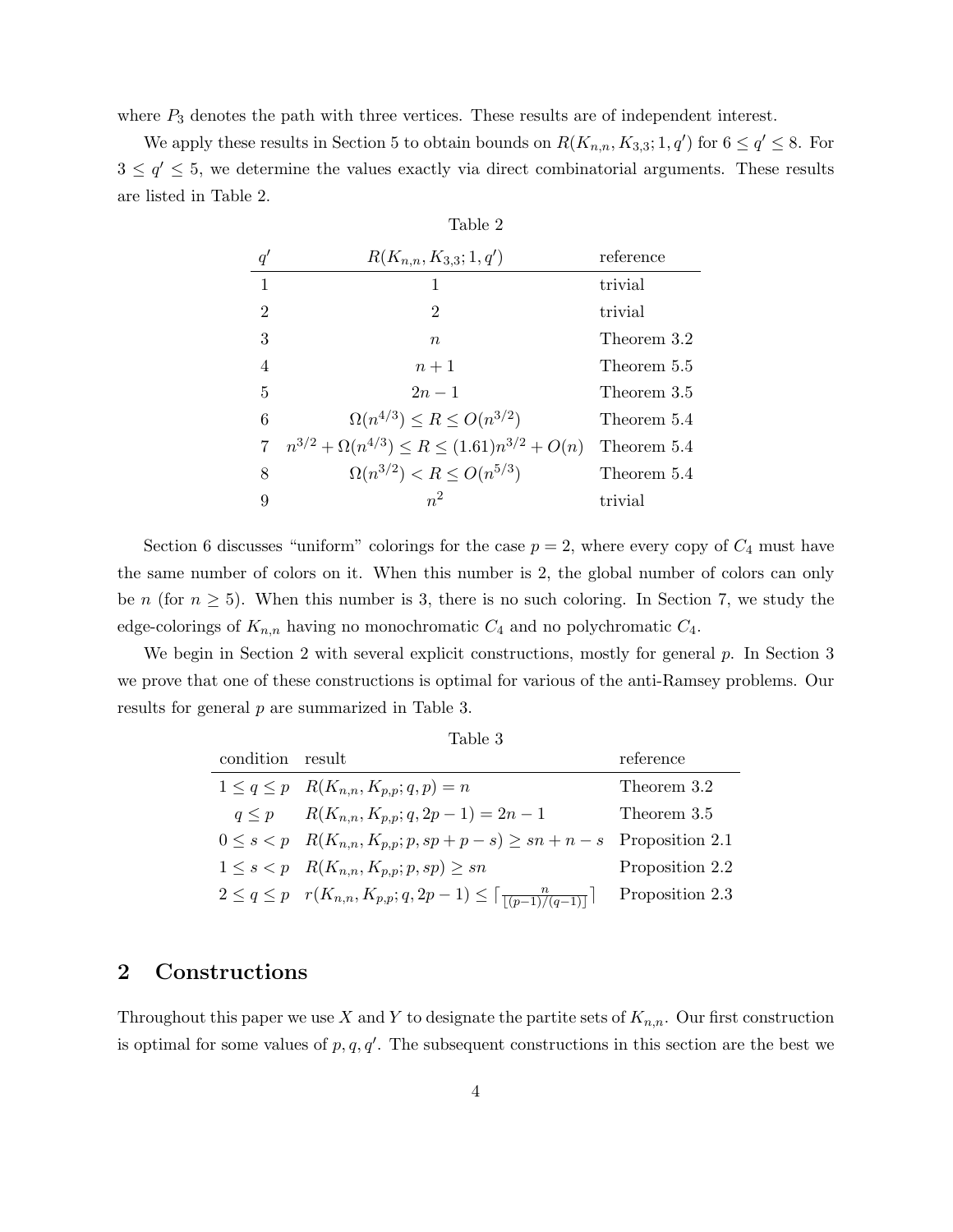know for some values of the parameters, but we have not shown them to be optimal anywhere.

**Proposition 2.1** For  $0 \le s < p$ , there is a  $(K_{p,p}; p, sp+p-s)$ -coloring of  $K_{n,n}$  with  $sn+n-s$ colors.

**Proof:** For  $i \leq n - s$ , let the *i*th vertex of X be monochromatic with color *i*. Let the remaining s vertices of X be polychromatic, using all distinct colors. This uses  $sn + n - s$  colors. Since each copy of  $K_{p,p}$  has p vertices in X, it has at least p colors on its edges. The number of colors is maximized by using all the polychromatic vertices; such copies of  $K_{p,p}$  receive  $sp+p-s$  colors. □

When  $s = 0$ , we obtain a  $(K_{p,p}; p, p)$ -coloring of  $K_{n,n}$  with n colors. When  $s = 1$ , we obtain a  $(K_{p,p}; p, 2p-1)$ -coloring of  $K_{n,n}$  with  $2n-1$  colors. Corollary 7.1, Proposition 3.3, and Theorems 3.2, 3.5, and 6.1 show that these constructions are optimal in various cases. When  $s > 1$ , we obtain new lower bounds on the maximum number of colors. Our second construction is also good for this purpose when the number of colors on each  $K_{p,p}$  is bounded by a multiple of p.

### **Proposition 2.2** For  $1 \leq s \leq p$ , there is a  $(K_{p,p}; p, sp)$ -coloring of  $K_{n,n}$  with sn colors.

**Proof:** Partition Y into s nonempty sets. Partition the set of sn colors into s sets of size n. Let each vertex in  $Y$  be polychromatic, with the vertices in the *i*th block in  $Y$  being incident to edges with the *i*th set of colors. On each copy of  $K_{p,p}$ , the number of colors used is p times the number of blocks in Y that have contributed vertices.  $\Box$ 

Our next construction treats the partite sets symmetrically. We use an equivalent matrix formulation, treating edge-colorings of  $K_{n,n}$  as integer n-by-n matrices. To encode a  $(K_{p,p};q,q')$ coloring of  $K_{n,n}$ , each p-by-p submatrix receives at least q and at most q' labels.

**Proposition 2.3** For  $2 \le q \le p$ , there is a  $(K_{p,p}; q, 2p-1)$ -coloring of  $K_{n,n}$  with  $\lceil n/t \rceil$  colors, where  $t = \frac{p-1}{q-1}$  $\frac{p-1}{q-1}$ ].

**Proof:** Let  $m = \lfloor n/t \rfloor$ . Partition X into sets  $X_1, \ldots, X_m$  and Y into sets  $Y_1, \ldots, Y_m$ , where each set has size t or  $t-1$ . Give edge xy the color max $\{i, j\}$ , where  $x \in X_i$  and  $y \in Y_j$ .

Every selection of  $p$  vertices from  $X$  or from  $Y$  contains vertices from at least  $q$  distinct blocks of the partition, since  $\lceil p/t \rceil \geq p/\frac{p-1}{q-1} > q-1$ . Let  $x_{i_1}, \ldots, x_{i_q}$  and  $y_{j_1}, \ldots, y_{j_q}$  be vertices from distinct blocks of the partitions, with  $i_1 < \cdots < i_q$  and  $j_1 < \cdots < j_q$ . The colors on  ${x_{i_l}}{y_{j_l}}$ :  $1 \leq l \leq q$  are distinct, because  $a < c$  and  $b < d$  imply  $\max\{a, b\} < \max\{c, d\}$ . Thus every copy of  $K_{p,p}$  receives at least q colors.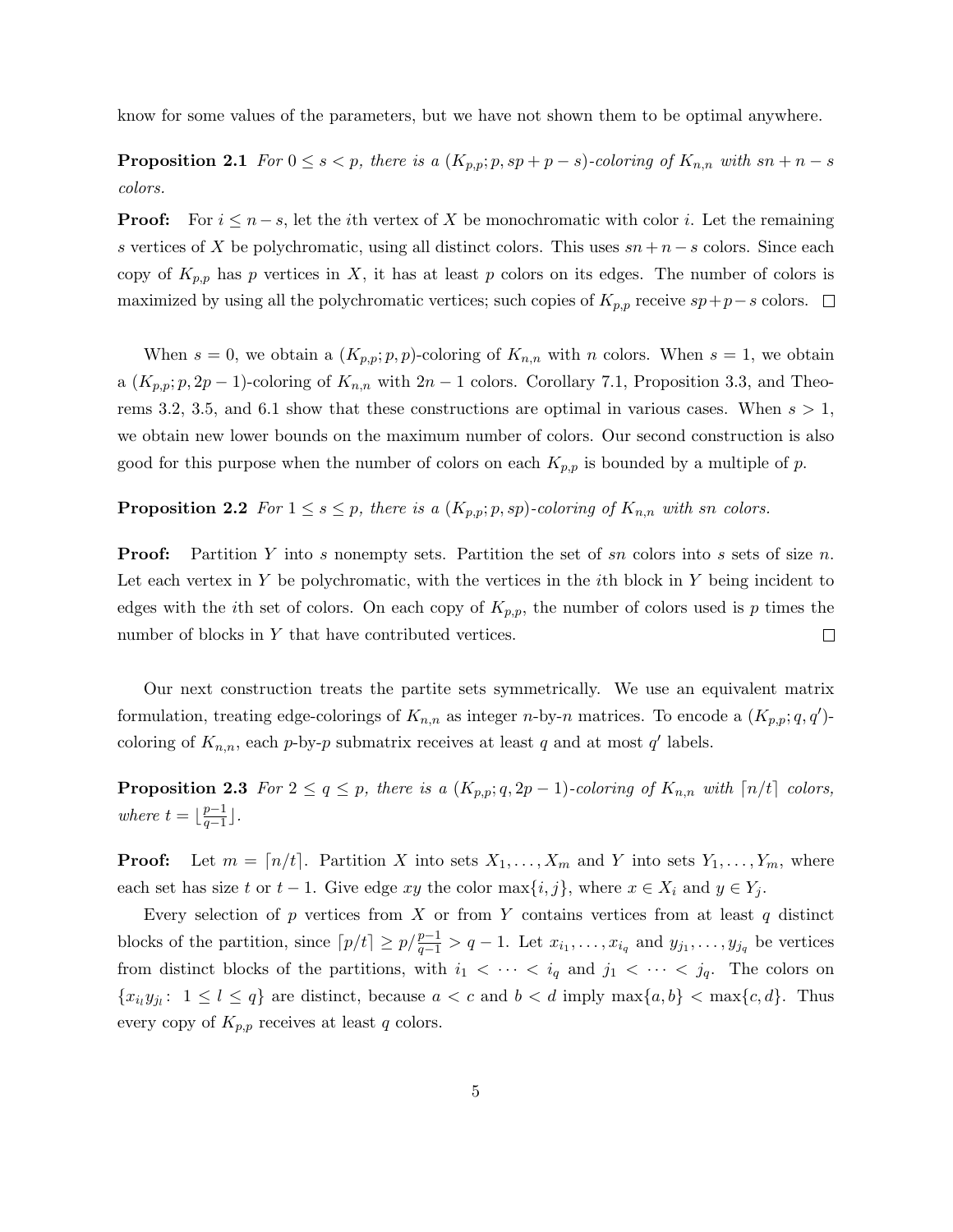Given a copy H of  $K_{p,p}$ , let U be the set of blocks in  $\{X_1, \ldots, X_m\} \cup \{Y_1, \ldots, Y_m\}$  that each contain at least one vertex of H. The number of colors on H is less than  $|U|$ , because each color used is the index of a block in U, and the least such index, j, is used as a color only if both  $X_j$ and  $Y_j$  are in U. Since  $|U| \leq 2p$ , at most  $2p - 1$  colors appear on H.  $\Box$ 

The construction of Proposition 2.3 is not helpful when maximizing the number of colors in a  $(p, 2p - 1)$ -coloring, since it uses n colors and Proposition 2.1 with  $s = 1$  uses  $2n - 1$  colors. When  $q = p = 2$ , Proposition 2.3 also does not use as few colors as Proposition 2.4. Nevertheless, for  $2 \leq q \leq p$  it uses the fewest colors among the constructions we know. Table 3 summarizes the bounds provided by these constructions.

Propositions 2.1 and 2.3 each yield  $r(K_{n,n}, C_4; 2, 3) \leq n$ . We improve this bound by using a special 3-edge-coloring of  $K_{6,6}$ . This construction is still far from the lower bound that we later prove in Section 6. We describe the construction in the matrix format.

**Proposition 2.4**  $r(K_{n,n}, C_4; 2, 3) \leq n-3$  for  $n \geq 6$ .

**Proof:** We construct an  $n$ -by- $n$  matrix with no monochromatic or polychromatic 2-by-2 submatrix. When  $\min\{i, j\} \leq n-6$ , put  $\min\{i, j\}$  in position  $(i, j)$ . This leaves a 6-by-6 matrix in the lower right. Using three additional labels, we fill this with the matrix below.

$$
\begin{array}{ccccccccc} b & c & a & a & a & a \\ c & a & b & b & b & b \\ a & b & c & c & c & c \\ a & b & c & b & c & a \\ a & b & c & c & a & b \\ a & b & c & a & b & c \end{array}
$$

Within this matrix, no color completes a 2-by-2 submatrix, and only three colors are used. If a 2-by-2 submatrix has a row or a column among the first  $n - 6$ , then its first row or column is constant, and its second adds at least one additional color. This considers all cases.  $\Box$ 

### 3 The Anti-Ramsey Case: General Results

In this section, we complete our results for  $(K_{p,p}; 1, q')$ -colorings when  $p = 2$  and prove some results for general p. Always  $r(G, H; 1, q') = 1$ , and  $R(G, H; 1, e(H)) = e(G)$ , so for  $p = 2$  it remains to determine  $R(K_{n,n}, C_4; 1, q')$  for  $q' = 2$  and  $q' = 3$ . When a vertex v is incident to an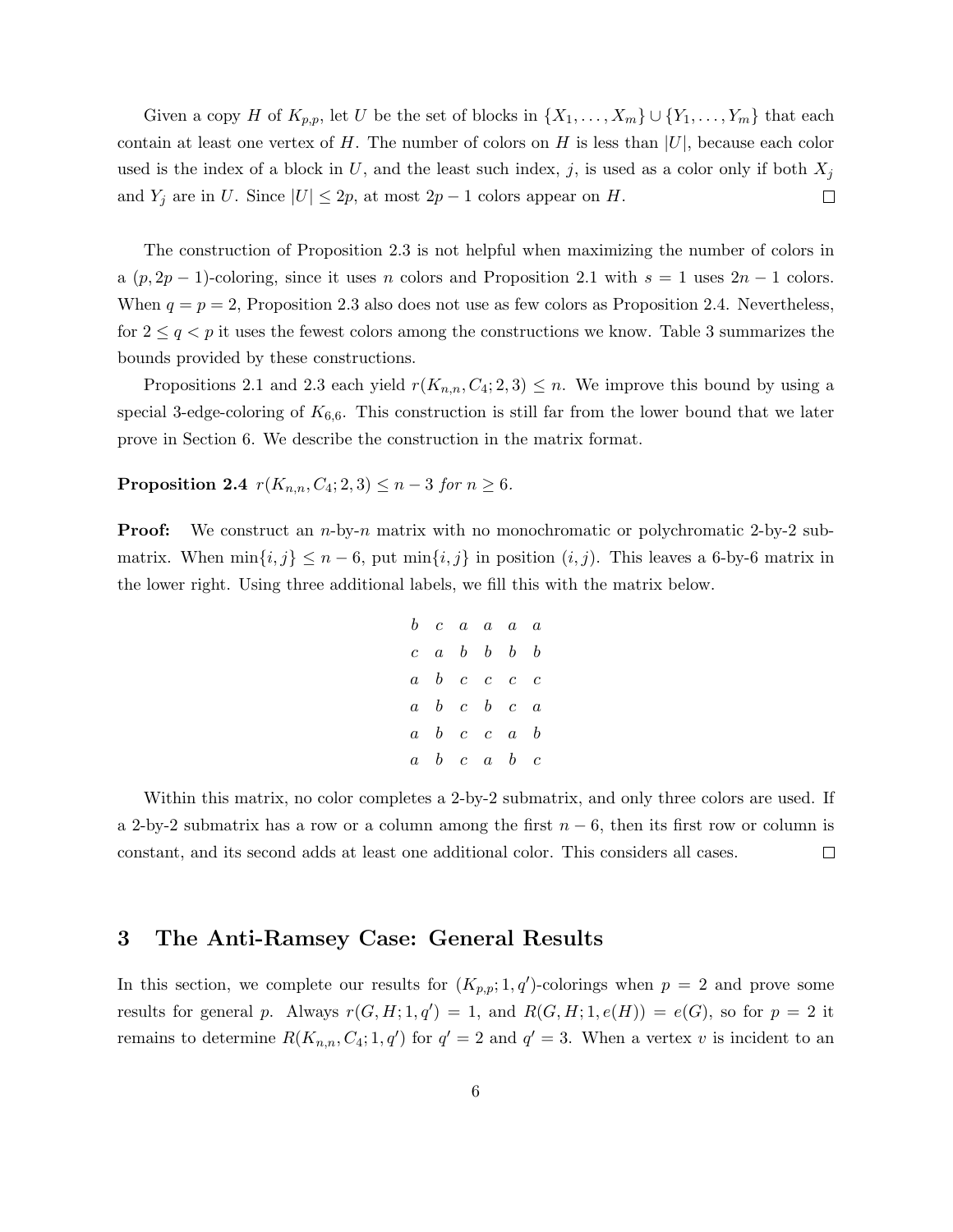edge with color i, we say simply that v is incident with color i or that color i appears at v. The next lemma is used both here and in Section 6.

**Lemma 3.1** In a  $(K_{p,p}; 1, p)$ -coloring of  $K_{n,n}$ , let S be a set of vertices that is incident with at least p colors. If  $|S| < p$ , then S is incident with all colors used.

**Proof:** Suppose that some edge e has a color not incident with any vertex of S. By the pigeonhole principle, some vertex  $v$  in S is incident with at least two colors. Let  $x$  be the endpoint of e adjacent to v. Let vw be an edge incident to v whose color is not on  $vx$ .

We have now selected three colors on a subgraph induced by two vertices from each partite set. Only two of the colors named are incident with S. Hence we may choose  $p-2$  additional colors incident with S, adding one edge for each color added. From each partite set we use at most p−2 additional vertices, so the edges with these p+1 colors are contained in a copy of  $K_{p,p}$ .  $\Box$ 

In the special case  $p = 2$ , this says that a vertex incident with at least two colors in a  $(C_4; 1, 2)$ coloring of  $K_{n,n}$  is incident with all colors used.

**Theorem 3.2**  $R(K_{n,n}, K_{p,p}; q, p) = n$  for  $n \ge p \ge 2$  and  $1 \le q \le p$ .

**Proof:** The lower bound follows from Proposition 2.1 with  $s = 0$ . To prove the upper bound, consider a coloring with more than n colors. Since  $n \geq p$ , we may select p edges with distinct colors. If they form a matching, consider an edge joining two of them. If its color agrees with the color of some selected edge, we let it replace that selected edge. Otherwise, we let it replace an arbitrary selected edge.

The result is a set S of size at most  $p-1$  in one partite set, say X, that is incident with at least  $p$  colors. By Lemma 3.1,  $S$  is incident with all colors. Since the number of colors exceeds  $n$ and p, there exist two edges  $xy, x'y$  with distinct colors where  $x, x' \in S$  and  $y \in Y$ . Choose  $p - 1$ edges of other colors incident with S. This adds at most  $p-1$  vertices of Y, so these edges lie in a copy of  $K_{p,p}$  with at least  $p+1$  colors.  $\Box$ 

We next give a short proof that  $R(K_{n,n}, K_{p,p}; 1, 2p-1) = 2n-1$  when  $p = 2$ . The subsequent generalization also proves this, but the simplicity of this argument for  $p = 2$  is worth recording. This idea was used by Erdős, Simonovits, and Sós [11] to observe that  $R(K_n, C_3; 1, 2) = n - 1$ .

## **Proposition 3.3**  $R(K_{n,n}, C_4; 1, 3) = 2n - 1$  for  $n \ge 2$ .

**Proof:** The lower bound is provided by Proposition 2.1 with  $s = 1$ . For the upper bound, we prove that every coloring of  $E(K_{n,n})$  with at least 2n colors has a polychromatic 4-cycle.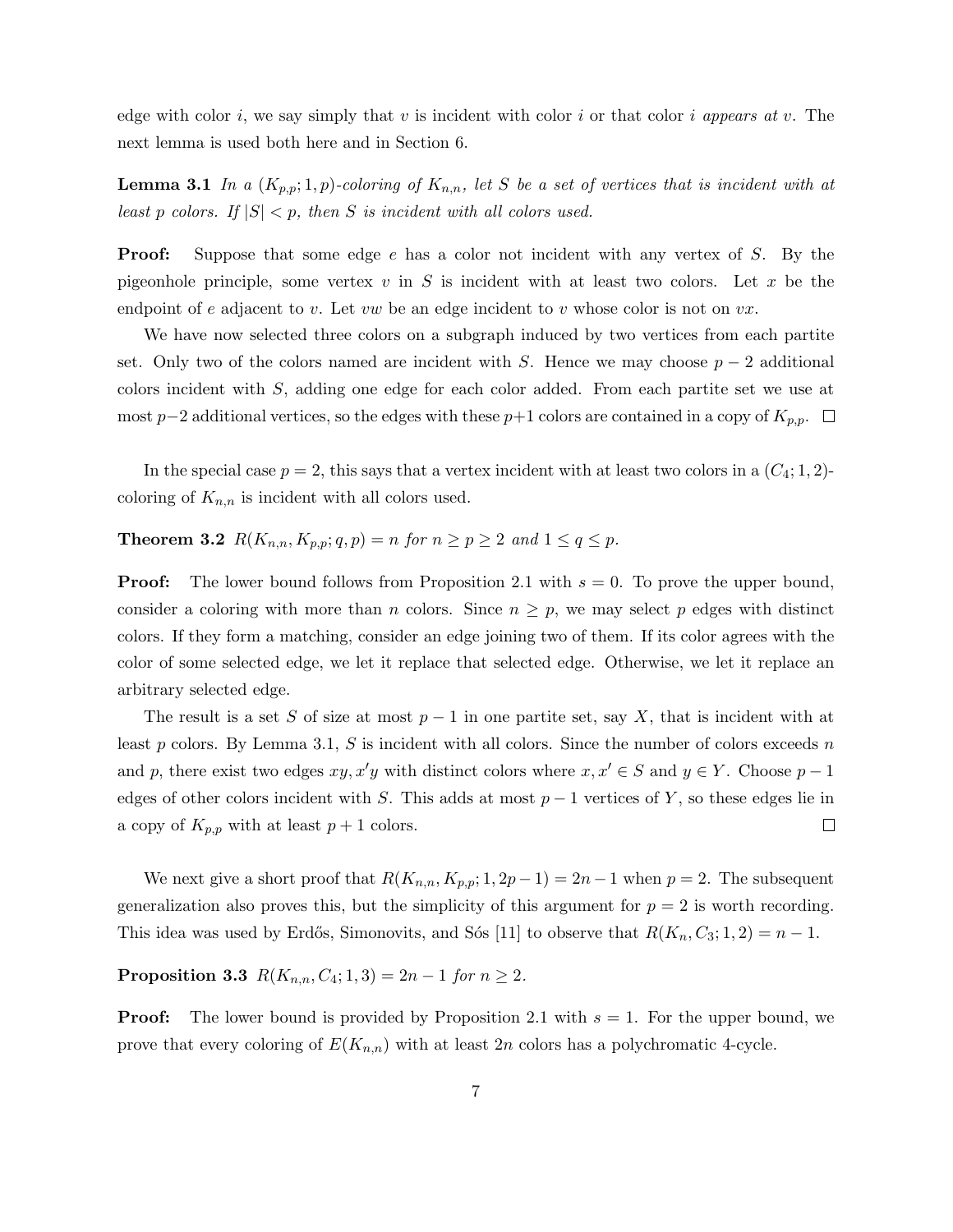Pick an edge of each color, and call the resulting subgraph  $H$ . Since  $H$  has at least as many edges as vertices, it has a shortest cycle C. Any chord of C in  $K_{n,n}$  creates a shorter cycle with distinct colors using one of the paths on  $C$  between its endpoints. Thus  $C$  is a 4-cycle.  $\Box$ 

**Lemma 3.4** When  $m, n \geq 3$ , every m-by-n matrix using at most  $m + n$  distinct labels as entries has a row or column whose deletion eliminates at most one label. When  $m \neq n$ , there is such a line (row or column) of the shorter length.

**Proof:** First consider the case  $m = n$ . Consider the pairs consisting of a label and a line such that the label appears only in that line. We obtain the desired line unless every line appears in at least two pairs, which yields at least  $2(m+n)$  pairs.

On the other hand, every label appears in at most one such pair, unless the label appears only once in the matrix, in which case it appears in two pairs. Thus the number of pairs is at most  $2(m + n)$ , with equality only if there are  $m + n$  labels and each appears only once in the matrix.

Hence we are finished unless there are exactly  $m + n$  labels, each appearing exactly once. This requires  $m + n = mn$ , which we rewrite as  $1 = (m - 1)(n - 1)$ , which has only the solution  $m = n = 2$  among positive integers.

The case  $m \neq n$  is simpler. We may assume that  $m > n$  and consider only rows. A label is eliminated by deleting a row only if it is restricted to that row, so every label appears in at most one pair. Hence there are at most  $m + n$  pairs. Since  $m + n < 2m$ , the pigeonhole principle implies that some row deletion eliminates at most one label.  $\Box$ 

**Theorem 3.5**  $R(K_{n,n}, K_{p,p}; q, 2p − 1) = 2n − 1$  when  $n ≥ p ≥ 2$  and  $q ≤ p$ .

**Proof:** The lower bound is provided by Proposition 2.1 with  $s = 1$ . For the upper bound, we use the matrix formulation to prove more generally that  $R(K_{m,n}, K_{p,p}; 1, 2p-1) \leq m+n-1$ when  $m, n \geq p$ .

We prove by induction on  $m + n$  that an m-by-n matrix containing at least  $m + n$  distinct colors has a  $p$ -by-p submatrix containing at least  $2p$  distinct colors. The claim is trivial when  $m = n = p$ .

For  $m + n > 2p$ , we combine colors to obtain an m-by-n matrix with exactly  $m + n$  colors. It suffices to prove the claim for this matrix. Using Lemma 3.4, we delete one row or column, retaining at least p rows and p columns and  $m + n - 1$  colors. By the induction hypothesis, we find within this submatrix a  $p$ -by- $p$  submatrix having at least  $2p$  colors.  $\Box$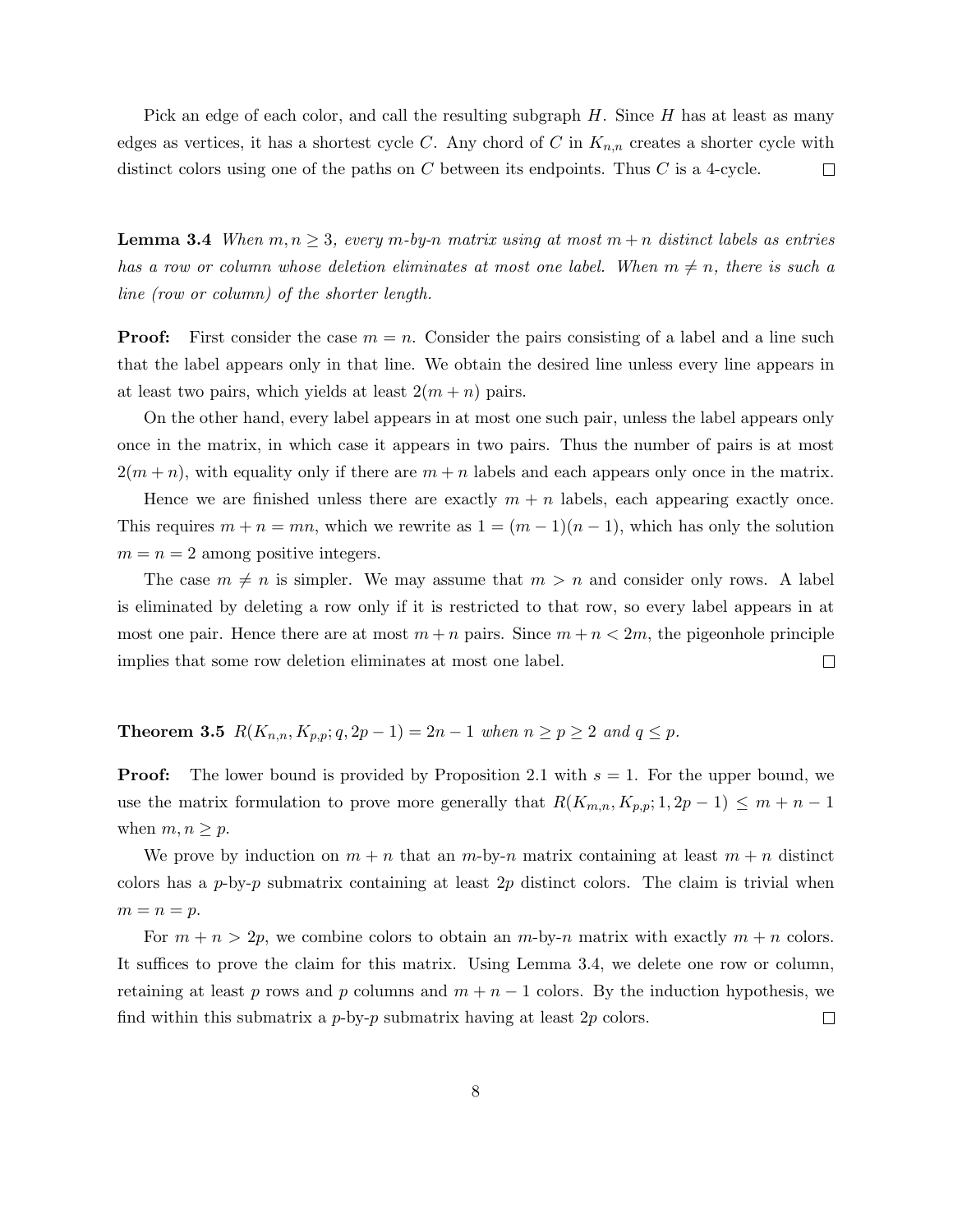### 4 Bipartite Turán numbers

In this section, we prove new bounds for some bipartite Turán numbers. We apply them in the next section to prove bounds on  $R(K_{n,n}, K_{3,3}; 1, q')$  for  $6 \le q' \le 8$ . We use  $K_{3,3} - P_3$  to mean  $K_{3,3}-E(P_3)$ , which is well-defined since the automorphism group of  $K_{3,3}$  is transitive on copies of P<sub>3</sub>. The previous best upper bound on  $ex(K_{n,n}, K_{3,3} - P_3)$  was  $O(n^{3/2})$  by a more general result of Erd˝os [8]. We sharpen this below.

#### Theorem 4.1

$$
\sqrt{2} n^{3/2} - O(n^{4/3}) \le \text{ex}(K_{n,n}, K_{3,3} - P_3) \le \sqrt{2} n^{3/2} + n/2.
$$

**Proof:** The lower bound follows from the lower bound on  $ex(K_{n,n}, K_{2,3})$  due to Füredi [12]. For the upper bound, we proceed by induction on n. The bound is trivial for  $n \leq 3$ , so we may assume that  $n > 3$ .

Consider  $G \subseteq K_{n,n}$  with  $e(G)$  $\overline{2}n^{3/2} + n/2$ . We show that G contains  $K_{3,3} - P_3$ . By the standard counting argument as in [17], G contains two copies of  $K_{2,3}$  with the independent 3-sets in opposite partite sets of G. Let x and y be vertices of these two independent 3-sets.

If x or y has degree at least three, then it lies in a copy of  $K_{3,3} - P_3$  in G. Hence we may assume that both have degree exactly two. Let  $G' = G - \{x, y\}$ . We have  $G' \subseteq K_{n-1,n-1}$ , and it is easy to verify that for  $n \geq 4$ ,

$$
e(G') = e(G) - 4 > (\sqrt{2}n^{3/2} + n/2) - 4 > \sqrt{2}(n-1)^{3/2} + (n-1)/2.
$$

By the induction hypothesis,  $G'$  contains a copy of  $K_{3,3} - P_3$ .

For  $r > l$ , let  $H(r, l)$  denote the bipartite graph obtained from  $K_{r,r}$  by deleting the edges of a copy of  $K_{l,l}$ . Our result for  $ex(K_{n,n}, H(r, l))$  is proved by a slight modification of an argument of Füredi and West [14], which in turn sharpened a result of Erdős [8] on  $ex(K_n, H(r, l))$ .

In the proof, we extend  $\binom{x}{t}$  $_t^x$  to nonnegative real x for each nonnegative integer t. We take  $\binom{x}{0}$  $\binom{x}{0} = 1$  for all real  $x \geq 0$ . When  $t \geq 1$ , we take  $\binom{x}{t}$  $\left( \begin{matrix} x \\ t \end{matrix} \right) = 0$  for  $0 \le x < t - 1$ , and for  $x \ge t - 1$  we view  $\binom{x}{t}$  $x(t)$  as the real polynomial  $x(x-1)...(x-t+1)/t!$  of degree t in x. The resulting functions are convex, and thus

$$
\sum_{i=1}^{m} \binom{x_i}{t} \ge m \binom{\sum x_i/m}{t}.
$$
\n(1)

 $\Box$ 

We will also use the following simple lemma, which was proved and applied by Füredi [13] to a related problem.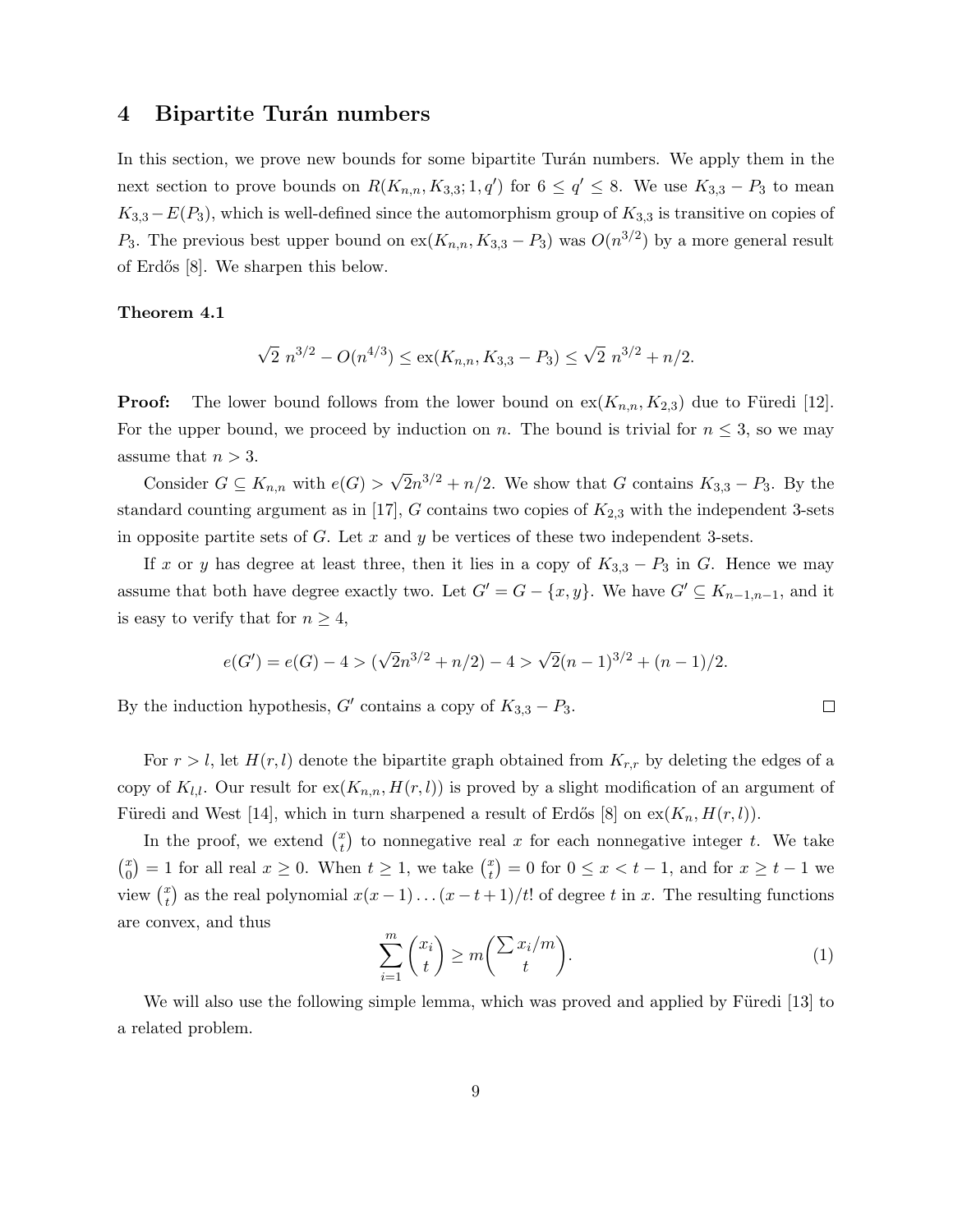**Lemma 4.2** ([13]) If  $n, t \geq 1$  are integers and  $c, x_0, x_1, \ldots, x_t \geq 0$  are real numbers, then

$$
\sum_{1 \le i \le n} \binom{x_i}{t} \le c \binom{x_0}{t} \quad \text{implies} \quad \sum_{1 \le i \le n} x_i \le x_0 c^{1/t} n^{1-1/t} + (t-1)n.
$$

**Theorem 4.3** Given integers r, l with  $1 \leq l \leq r$ , let c be the smallest real number such that  $\binom{c}{t}$  $\binom{c}{t} \geq 2\binom{r-1}{t}$  $\binom{-1}{t}$ , where  $t = r - l$ . Then

$$
\mathrm{ex}(K_{n,n}, H(r,l)) \le c^{1/t} n^{2-1/t} + (t-1)n.
$$

**Proof:** Given  $K_{n,n}$  with bipartition X, Y, let G be a subgraph that does not contain  $H(r, l)$ . We bound  $e = |E(G)|$ . Let  $d(x)$  denote the degree of a vertex x, and for  $A \subset V(G)$  let  $d(A)$ denote the number of common neighbors of A.

Let Z be the number of copies of  $K_{t,t}$  in G. We form such a subgraph by choosing a t-set  $A \subseteq X$  and choosing t of its common neighbors in Y. Thus  $Z = \sum_{A \in {X \choose t}} {d(A) \choose t}$  $\binom{A}{t}$ .

We first find a lower bound on  $Z$ . By  $(1)$ ,

$$
\sum_{A \in {X \choose t}} {d(A) \choose t} \ge {n \choose t} \left( \sum_{t} {d(A)/{n \choose t}} \right).
$$

Since  $d(A)$  counts the stars with leaf set A, the total  $\sum d(A)$  is the number of stars with t edges whose centers lie in  $Y$ . These can alternatively be counted by choosing  $t$  neighbors for each choice of the central vertex in Y. Applying  $(1)$  to the resulting sum yields

$$
\sum d(A) = \sum_{y \in Y} \binom{d(y)}{t} \ge n \binom{\sum d(y)/n}{t}.
$$

Together, these computations yield

$$
Z \ge \binom{n}{t} \binom{n\binom{e/n}{t}/\binom{n}{t}}{t} \tag{2}
$$

We next find an upper bound on Z. Let  $\mathcal{A} = \{A \in {X \choose t} \cup {Y \choose t}\}$  $t<sup>Y</sup>(t)$  :  $d(A) \geq r$ . Our main observation is that a copy of  $K_{t,t}$  with partite sets A, B cannot have both  $A, B \in \mathcal{A}$ . Such a copy, together with edges to l common neighbors of A and to l common neighbors of B, would form a copy of  $H(r, l)$ . Consequently, every copy of  $K_{t,t}$  has at least one of its partite sets outside A. Hence

$$
Z \le 2\binom{n}{t}\binom{r-1}{t} \le \binom{n}{t}\binom{c}{t} \tag{3}
$$

Comparing (2) and (3) yields

$$
n\binom{e/n}{t}/\binom{n}{t} \leq c.
$$

 $\Box$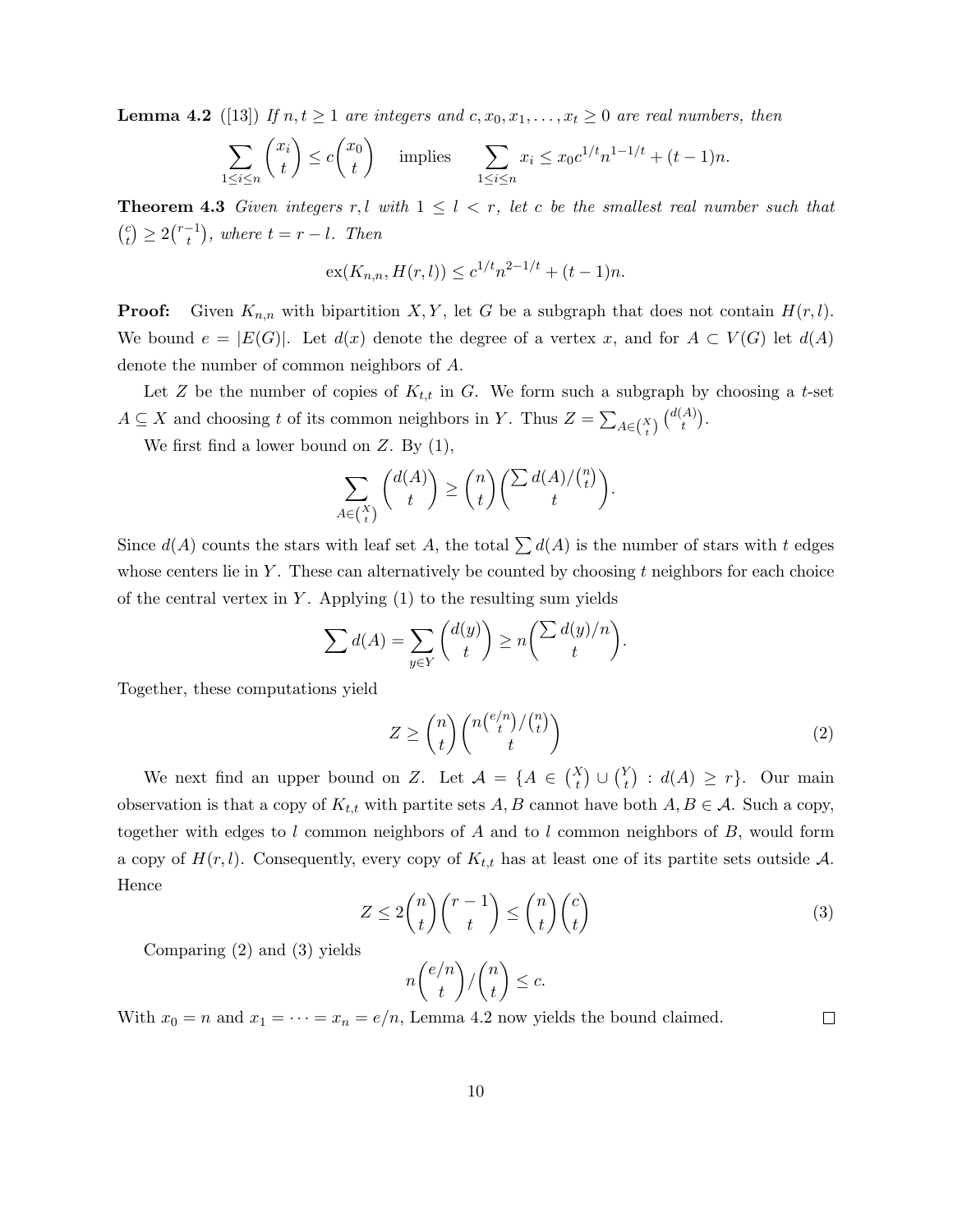**Corollary 4.4** If  $\alpha$  is the positive root of  $x^2 - x - 4 = 0$ , and  $\beta = \sqrt{ }$  $\overline{\alpha} = 1.60048..$ , then

$$
\sqrt{2} n^{3/2} - O(n^{4/3}) \le \text{ex}(K_{n,n}, H(3, 1)) \le \beta n^{3/2} + n.
$$

For  $1 \leq l \leq r/2$  and  $t = r - l$ ,

$$
\mathrm{ex}(K_{n,n}, H(r,l)) \le r^{1/t} n^{2-1/t} + (t-1)n.
$$

**Proof:** The upper bounds follow directly from Theorem 4.3 using  $2 \leq {a \choose 2}$  and using  $2 {r-1 \choose r-l}$  $_{r-l}^{r-1}) \leq$  $\binom{r}{r-l}$  for  $1 \leq l \leq r/2$ .

For the lower bound, we observe that  $K_{2,3} \subseteq H(3,1)$  and use the lower bound for  $ex(K_{n,n}, K_{2,3})$ due to Füredi  $[12]$ .  $\Box$ 

## 5 The Anti-Ramsey Case when  $p = 3$

In this section, we study the numbers  $R(K_{n,n}, K_{3,3}; 1, q')$ . For  $6 \le q' \le 8$ , we relate these to Turán numbers via simple observations and then apply the bounds of Section 4. Subsequently, we determine the exact value when  $q' = 4$  by combinatorial argument. The values for  $q' = 3$  and  $q' = 5$  were determined in Theorems 3.2 and 3.5.

The observations we use to relate anti-Ramsey numbers and Turán numbers generalize some notions of Erdős, Simonovits, and Sós [11]. Special cases of some of these were applied by Axenovich and Kündgen [2].

**Lemma 5.1** Let  $t = \min_{F \subseteq \mathcal{F}} e(F) - 1$ . If every copy in G of each graph in F belongs to a copy of H in G, then  $R(G, H; 1, t) \leq \text{ex}(G, \mathcal{F}).$ 

**Proof:** If an edge-coloring of G has a polychromatic subgraph in  $\mathcal{F}$ , then a copy of H containing that subgraph has at least  $t + 1$  colors. Choosing one edge of each color in a coloring with no polychromatic graph in  $\mathcal F$  thus limits the number of colors to  $\operatorname{ex}(G, \mathcal F)$ .  $\Box$ 

**Lemma 5.2** If  $t = 1 + \text{ex}(H, \mathcal{F})$ , then  $R(G, H; 1, t) > \text{ex}(G, \mathcal{F})$ .

**Proof:** Let G' be a subgraph of G having  $ex(G, \mathcal{F})$  edges and containing no graph in  $\mathcal{F}$ . Color the edges in  $G'$  with distinct colors, and let the remaining edges of  $G$  have a single additional color. A copy of H with more than t colors has more than  $ex(H,\mathcal{F})$  of them in G'. This forces some subgraph in  $\mathcal F$  to appear in  $G'$ , which by construction is impossible. Hence we have constructed an  $(H; 1, t)$ -coloring of  $G$ .  $\Box$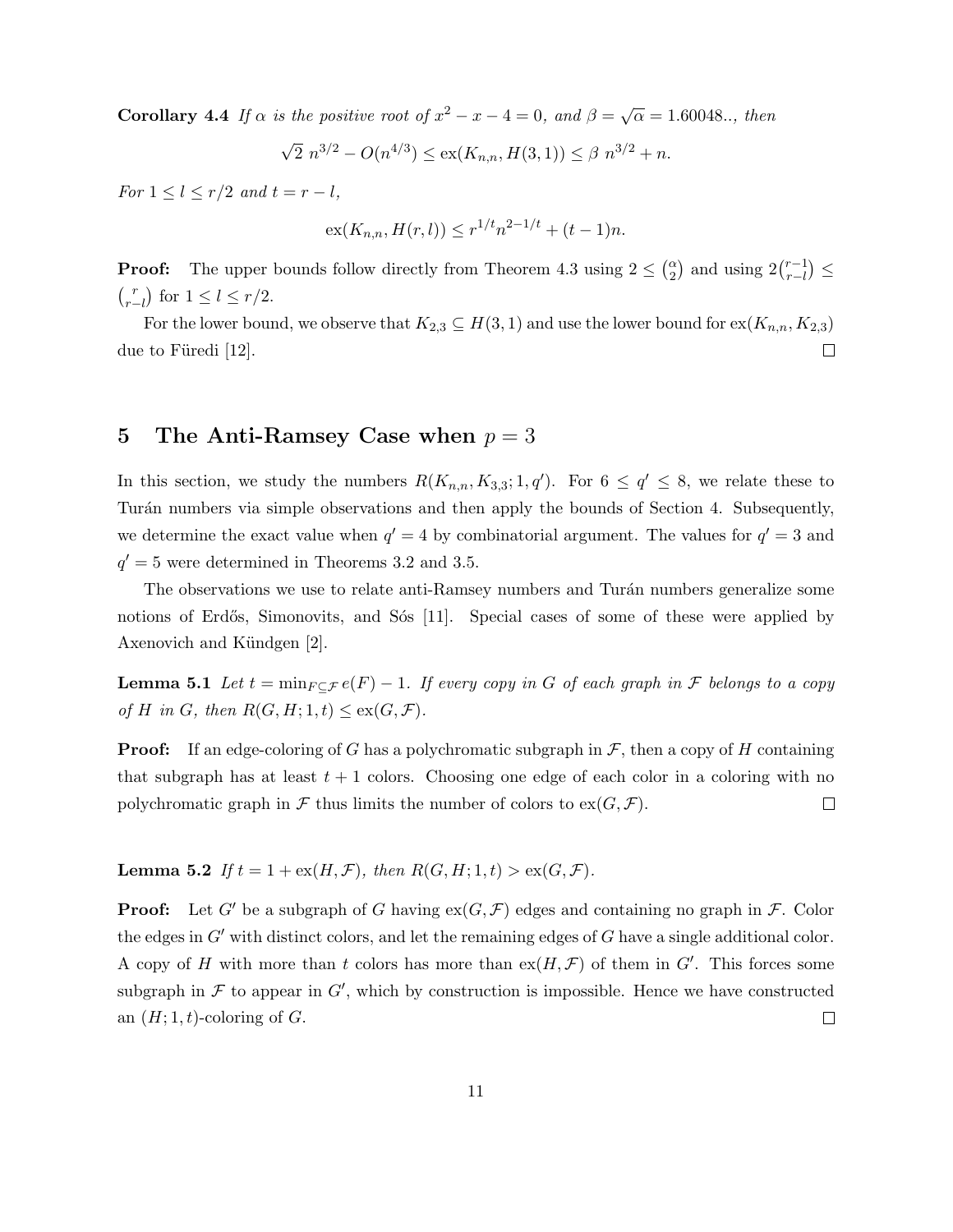Corollary 5.3 If H is edge-transitive, then  $R(G, H; 1, e(H) - 1) > \text{ex}(G, H - e)$ , where  $H - e$ denotes the graph obtained from H by deleting an edge.

**Proof:**  $ex(H, H - e) = e(H) - 2$ .

## $\Box$

### Theorem 5.4

$$
\Omega(n^{4/3}) \le \text{ex}(K_{n,n}, \{C_4, C_6\}) < R(K_{n,n}, K_{3,3}; 1, 6) \le \text{ex}(K_{n,n}, K_{3,3} - P_3) \le O(n^{3/2}),
$$
\n
$$
n^{3/2} + \Omega(n^{4/3}) \le \text{ex}(K_{n,n}, C_4) < R(K_{n,n}, K_{3,3}; 1, 7) \le \text{ex}(K_{n,n}, K_{3,3} - e) \le (1.61) \ n^{3/2} + n,
$$
\n
$$
\Omega(n^{3/2}) \le \text{ex}(K_{n,n}, K_{3,3} - e) < R(K_{n,n}, K_{3,3}; 1, 8) \le \text{ex}(K_{n,n}, K_{3,3}) \le O(n^{5/3}).
$$

**Proof:** The inner upper bounds follow from Lemma 5.1, since  $K_{3,3} - P_3$ ,  $K_{3,3} - e$ , and  $K_{3,3}$ have 7, 8, and 9 edges, respectively. The first two inner lower bounds follow from Lemma 5.2, since  $ex(K_{3,3}, \{C_4, C_6\}) = 5$  (6 edges force a cycle in a 6-vertex graph) and  $ex(K_{3,3}, C_4) = 6$  (6 edges force a cycle; if it is not a 4-cycle, then a 7th edge yields a chord of  $C_6$ ). The third inner lower bound follows from Corollary 5.3, since  $K_{3,3}$  is edge-transitive.

The outer bounds primarily use known results. Wenger [18] proved that  $ex(K_{n,n}, \{C_4, C_6\}) \ge$  $\Omega(n^{4/3})$ . Theorem 4.1 yields  $ex(K_{n,n}, K_{3,3} - P_3) \leq O(n^{3/2})$ . The lower bound on  $ex(K_{n,n}, C_4)$ is by Erdős, Rényi, and Sós [10], and the upper bound on  $ex(K_{n,n}, K_{3,3})$  is by Kővári, Sós, and Turán [17] (refined by Füredi [13]). The bounds on ex( $K_{n,n}, K_{3,3}-e$ ) come from Corollary 4.4.  $\Box$ 

With the results from Section 3, only one entry in Table 2 remains to be proved. We obtain a general construction for  $R(K_{n,n}, K_{p,p}; 1, p+1) \geq n+1$  and prove optimality when  $p=3$ .

**Theorem 5.5**  $R(K_{n,n}, K_{3,3}; 1,4) = n+1.$ 

**Proof:** For the lower bound, we use a polychromatic perfect matching and give all other edges a single additional color. Since  $K_{p,p}$  has only p vertices in each partite set, each copy of  $K_{p,p}$ receives at most  $p + 1$  colors.

For the upper bound when  $p = 3$ , consider a  $(K_{3,3}; 1, 4)$ -coloring with the most colors. Let G be a subgraph consisting of one edge of each color. We show first that every component of G is a tree having a partite set with at most two vertices. If G has a 4-cycle, then the  $K_{3,3}$ containing it and one edge of another color has five colors. If G contains a tree with three vertices in each partite set (such as a path of five edges from any cycle of length at least 6), then the  $K_{3,3}$  encompassing these five edges has at least five colors. Hence G is a forest that satisfies the condition claimed.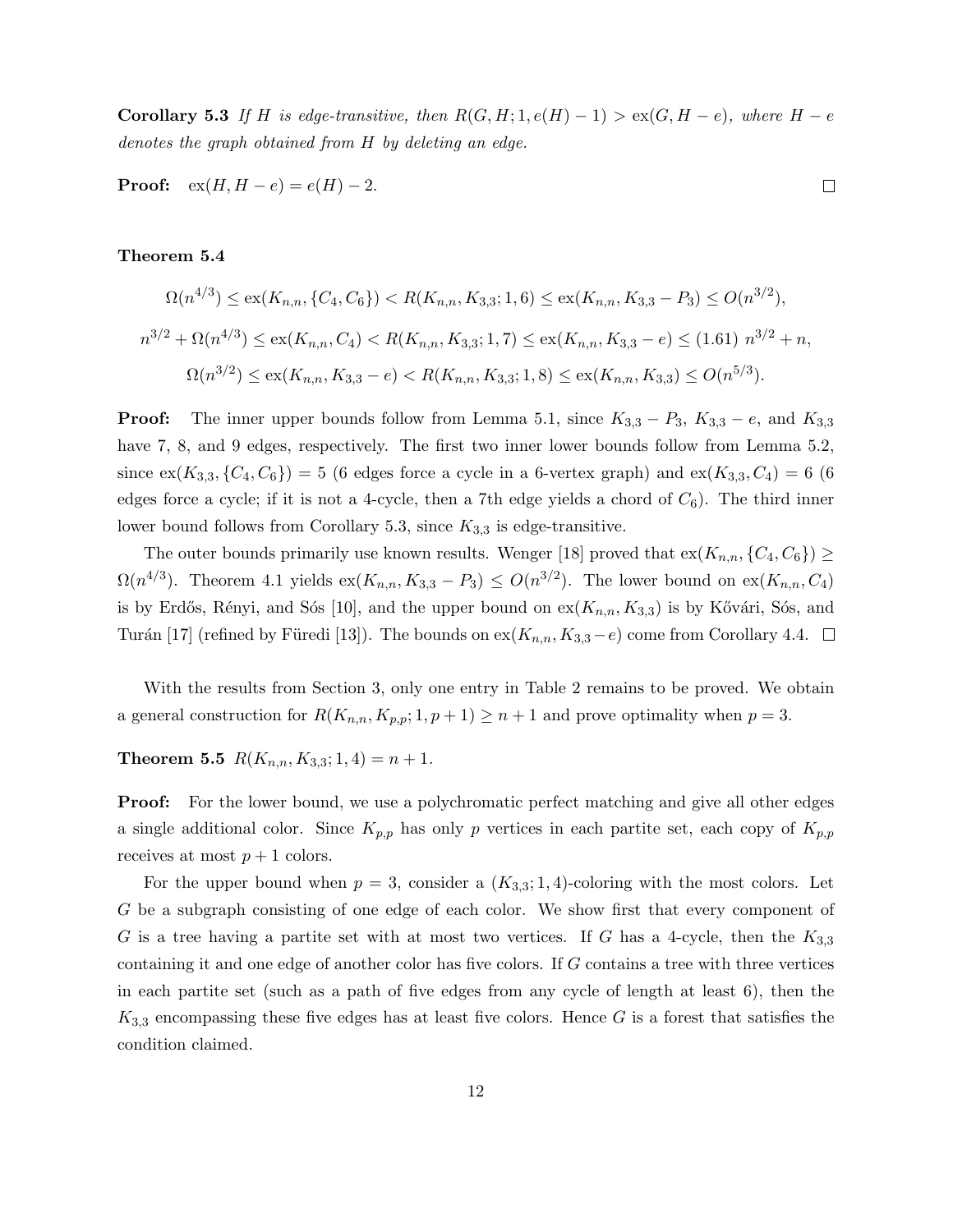We now choose G to maximize the size of a largest component C. Among the partite sets X and Y, let X be the one having at most two vertices of C. Let x be a vertex of X in C, with neighbors  $y_1, \ldots, y_s$  in C. If C is not a star, then let  $x^*$  be the other vertex of X in C, with neighbors  $y_s, \ldots, y_t$  in C, where  $t \geq s$ .

If G does not have two edges outside C with a common endpoint in  $Y$ , then every vertex of Y has degree at most one in G, except that  $y_s$  may have degree 2. This limits G to  $n+1$  edges.

It thus suffices to prove that no two edges of  $G$  outside  $C$  have a common endpoint in  $Y$ . Suppose that zy and z'y are two such edges. If for all  $1 \leq i \leq t$  the color on  $zy_i$  appears in C at  $y_i$ , then we can replace an edge at each  $y_i$  (to x or  $x^*$ ) with an edge to z to obtain  $G'$  having a larger component than C.

Hence some  $zy_i$  has different color from the edge at  $y_i$  in C. If this color is not on an edge at  $y_s$  that cuts C into nontrivial components, then we change G to enlarge C by adding the path  $y_i, z, y, z'$  and dropping the possible edge of C that has the same color as  $y_i z$ .

Hence we may assume that C is not a star (both x and  $x^*$  are defined), and that for some  $i \neq s$ , the color c on zy<sub>i</sub> appears at y<sub>s</sub> in C. Let  $w \in \{x, x^*\}$  be the common neighbor of y<sub>i</sub> and  $y_s$  in C. Let P be the polychromatic path  $z', y, z, y_i, w$ . If c appears at  $y_s$  not on  $y_s w$  or if w has degree at least 3 in C, then P extends with another edge from w to yield a  $K_{3,3}$  having five colors. Hence  $y_sw$  has color c and w has degree two in C.

Note that since P has four edges, the choice of G yields  $t \geq 3$ . Let w' be the vertex of  $\{x, x^*\}$ other than w. Since  $t \geq 3$ , we can choose  $y_j \in N_C(w') - N_C(w)$ . To avoid enlarging C or adding a fifth color to a  $K_{3,3}$  containing P, the color on  $y_jz$  must appear in both C and P. The only such color is c, but now  $z', y, z, y_j, w', y_s$  is a polychromatic  $P_6$ .

By this analysis, there is no pair of edges such as  $zy$  and  $z'y$ , and the claim follows.  $\Box$ 

### 6 Uniform colorings

In this section, we study edge-colorings of  $E(K_{n,n})$  in which every copy of  $C_4$  receives exactly q colors. When  $q = 1$ , the entire  $K_{n,n}$  must be monochromatic. When  $q = 4$ , the entire  $K_{n,n}$  must be polychromatic. It remains to consider  $q = 2$  and  $q = 3$ .

**Theorem 6.1** When  $n \geq 5$ , every  $(C_4; 2, 2)$ -coloring of  $K_{n,n}$  uses exactly n colors, and for  $2 \leq$  $n \leq 4$  at most n colors are used.

**Proof:** Proposition 2.1 with  $s = 0$  provides such a coloring. Since every  $(C_4; 2, 2)$ -coloring is a  $(C_4; 1, 2)$ -coloring and  $R(K_{n,n}, C_4; 1, 2) = n$ , every such coloring uses at most n colors.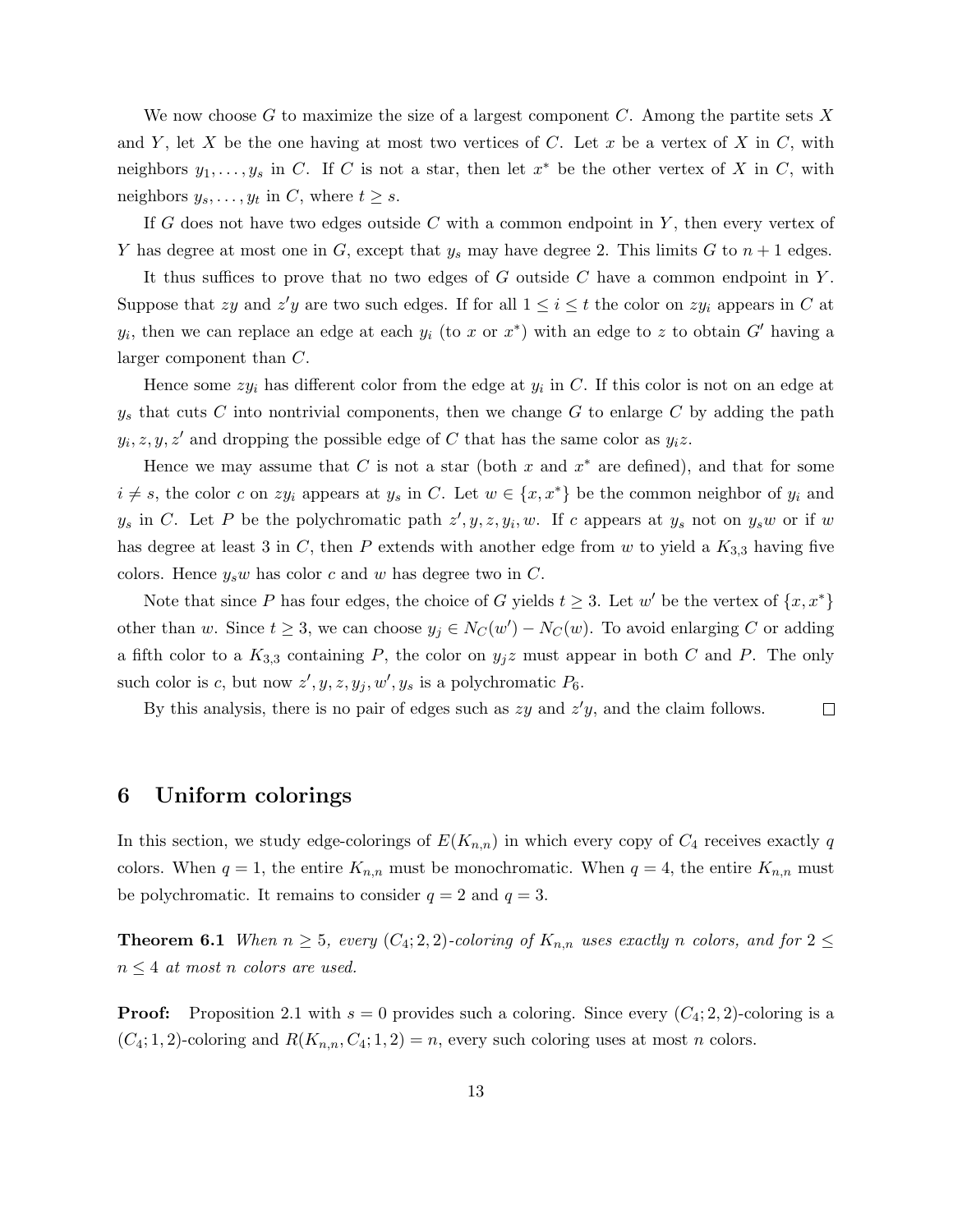We must show that for  $n \geq 5$ , at least n colors are needed. We argue first that at least three colors must be used. Otherwise, consider the restriction to a copy  $G$  of  $K_{5,5}$  with partite sets A, B. By the pigeonhole principle, one color is used at least 13 times; we call it blue. Let  $d_i$  be the number of blue edges in  $G$  incident to the *i*th vertex of  $A$ . That vertex is a common neighbor via blue for  $\binom{d_i}{2}$  pairs of vertices in B, which must be at most  $\binom{5}{2}$  $\binom{5}{2} = 10$  to avoid a monochromatic  $C_4$ . Since  $\sum d_i \geq 13$ , convexity of the quadratic yields

$$
11 = {3 \choose 2} + {3 \choose 2} + {3 \choose 2} + {2 \choose 2} + {2 \choose 2} \le \sum_{i=1}^{5} {d_i \choose 2} \le 10,
$$

which is impossible.

Lemma 3.1 implies that every color appears at each vertex where at least two colors appear, so every vertex is monochromatic or receives all colors. If two of the latter are adjacent, then since each is incident with at least three colors we have a polychromatic path of three edges. The edge between its endpoints completes a 4-cycle with at least three colors.

Hence in one partite set all the vertices are monochromatic. If two are incident with the same color, then we have a monochromatic  $C_4$ . Otherwise, we have n distinct colors used, as claimed.  $\Box$ 

**Corollary 6.2** 
$$
R(K_{n,n}, C_4; 2, 2) = n
$$
, and  $r(K_{n,n}, C_4; 2, 2) = \begin{cases} n & \text{for } n \ge 5 \\ 2 & \text{for } 2 \le n \le 4 \end{cases}$ 

Proof: The proof of Theorem 6.1 yields these results except for the 2-edge-coloring when  $2 \leq n \leq 4$ . For this, we use one color on a Hamiltonian cycle in  $K_{4,4}$  and the second color on the complementary cycle. Since each color class is an 8-cycle, there is no monochromatic 4 cycle, and only two colors are used. For  $n < 4$ , we simply delete vertices from this construction.  $\Box$ 

Perhaps surprisingly, it is generally impossible to have exactly three colors on every 4-cycle.

**Theorem 6.3** If  $n \geq 5$ , then  $K_{n,n}$  has no  $(C_4; 3, 3)$ -coloring.

**Proof:** We use the matrix formulation. Every 2-by-2 submatrix of our  $n$ -by- $n$  matrix must have exactly three labels.

We show first that if  $n \geq 4$ , then some label is repeated in some row or column. Otherwise, we may assume by symmetry that the first two positions are  $0,1$  in the first row and  $1,2$  in the second row. We cannot use 1 again in the first two columns. Since we can't repeat a label in a row, every subsequent row must have both 0 and 2 in the first two columns. With  $n \geq 4$ , this yields repetitions in the first two columns.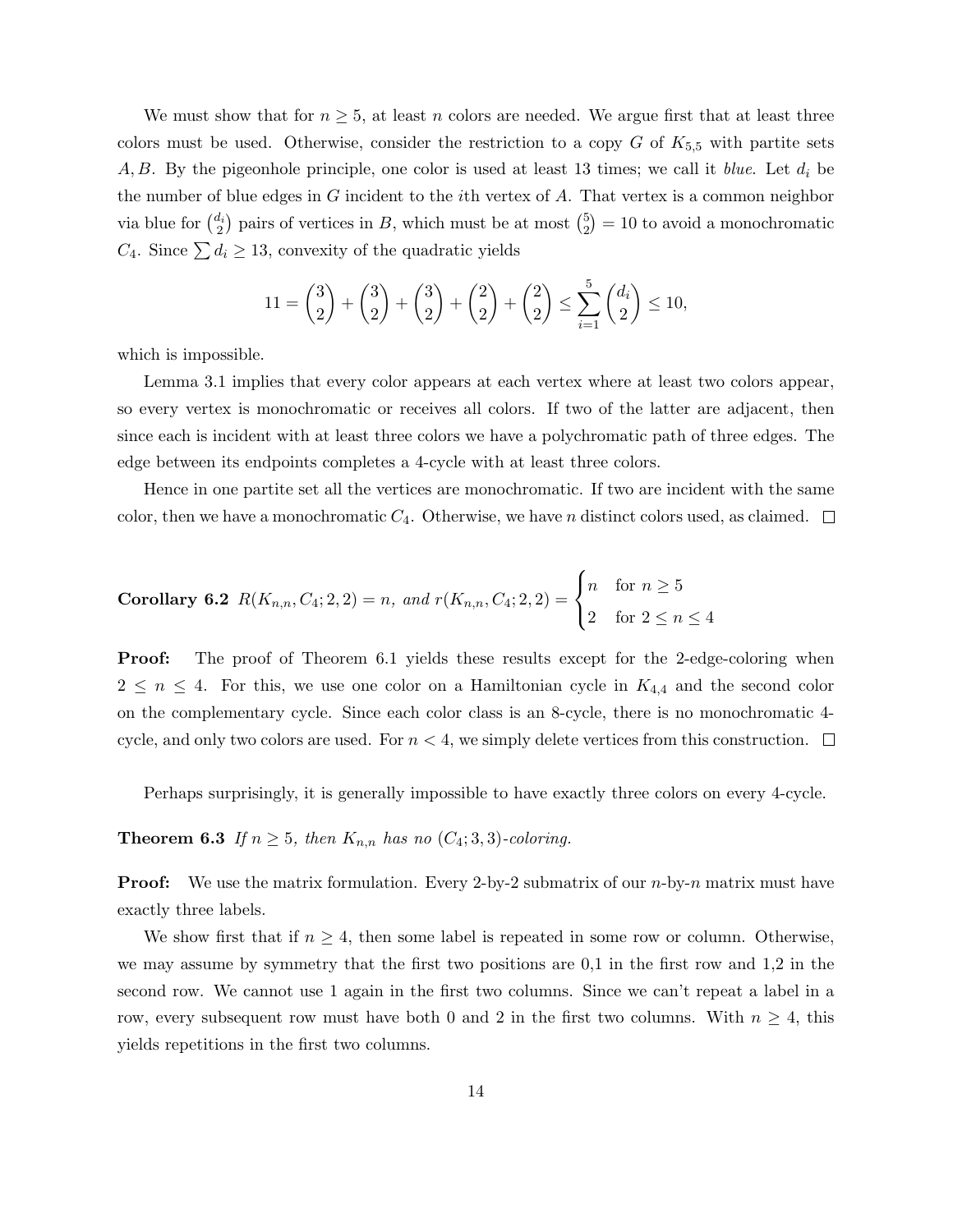Thus we may assume that the first row starts with 0,0. Each subsequent row must have distinct labels in the first two positions. Furthermore, these pairs in any two of the rows have exactly one common element. The only ways to do this are with three pairs chosen from three elements or with all pairs sharing a common element. The first case limits the matrix to four rows (and is achievable). Hence we may assume that all pairs share a common element. Furthermore, when  $n \geq 4$  that common element in the next three pairs must appear in the same column twice.

The argument of the preceding paragraph implies that whenever an element is repeated in a row, there is an element repeated in one of the two columns containing the repetition, and it appears in every row of those two columns other than the original row. Furthermore, the same statement holds with "row" and "column" interchanged.

Thus when we start with a 0,0 repetition, we obtain a 1,1 repetition, and from the 1,1 repetition we obtain a repetition parallel to the original one. This repetition cannot use 0, because it would place three 0s in a 2-by-2 submatrix containing the original repetition. This leaves us with the two cases listed below.

| $0 \quad 0 \quad a$ |  | $0 \quad 0 \quad a \quad d$ |  |
|---------------------|--|-----------------------------|--|
| $1\quad 2\quad 2$   |  | $1\quad e\quad 2\quad 2$    |  |
| $1 \quad b \quad c$ |  | $1\quad 2\quad b\quad c$    |  |

In Case 1, the first two rows force  $a = 1$ . Now the first row and column prevent 0 and 1 from appearing as b or c. Since  $b, c$  are different from each other and 0,1, they form a polychromatic submatrix with the first row.

In Case 2, the first two rows force a and d to be 0 and 1. After this the first and third rows force  ${b, c} \cap {0, 1} = \emptyset$ . Since the second row forces  $b \neq c$ , we have a, b, c, d forming a polychromatic submatrix.

 $\Box$ 

We have obtained a contradiction in all cases when  $n > 4$ .

**Proposition 6.4**  $r(K_{3,3}, C_4; 3, 3) = 3$  and  $r(K_{4,4}, C_4; 3, 3) = 5$ , and also  $R(K_{3,3}, C_4; 3, 3) =$  $R(K_{4,4}, C_4; 3, 3) = 5.$ 

**Proof:** For  $n \geq 2$ , each  $C_4$  receives three colors, so at least three colors are used. For  $n = 3$ , this is achievable using a 3-by-3 Latin square. When  $n = 3$ , a coloring with five colors appears as the upper right 3-by-3 submatrix of the coloring below, and Proposition 3.3 implies that using six colors always yields a polychromatic copy of  $C_4$ .

Now let  $n = 4$ . We require three colors in every 2 by 2 submatrix. The first part of the proof of Theorem 6.3 shows that there must be a repetition in some row or column. If there is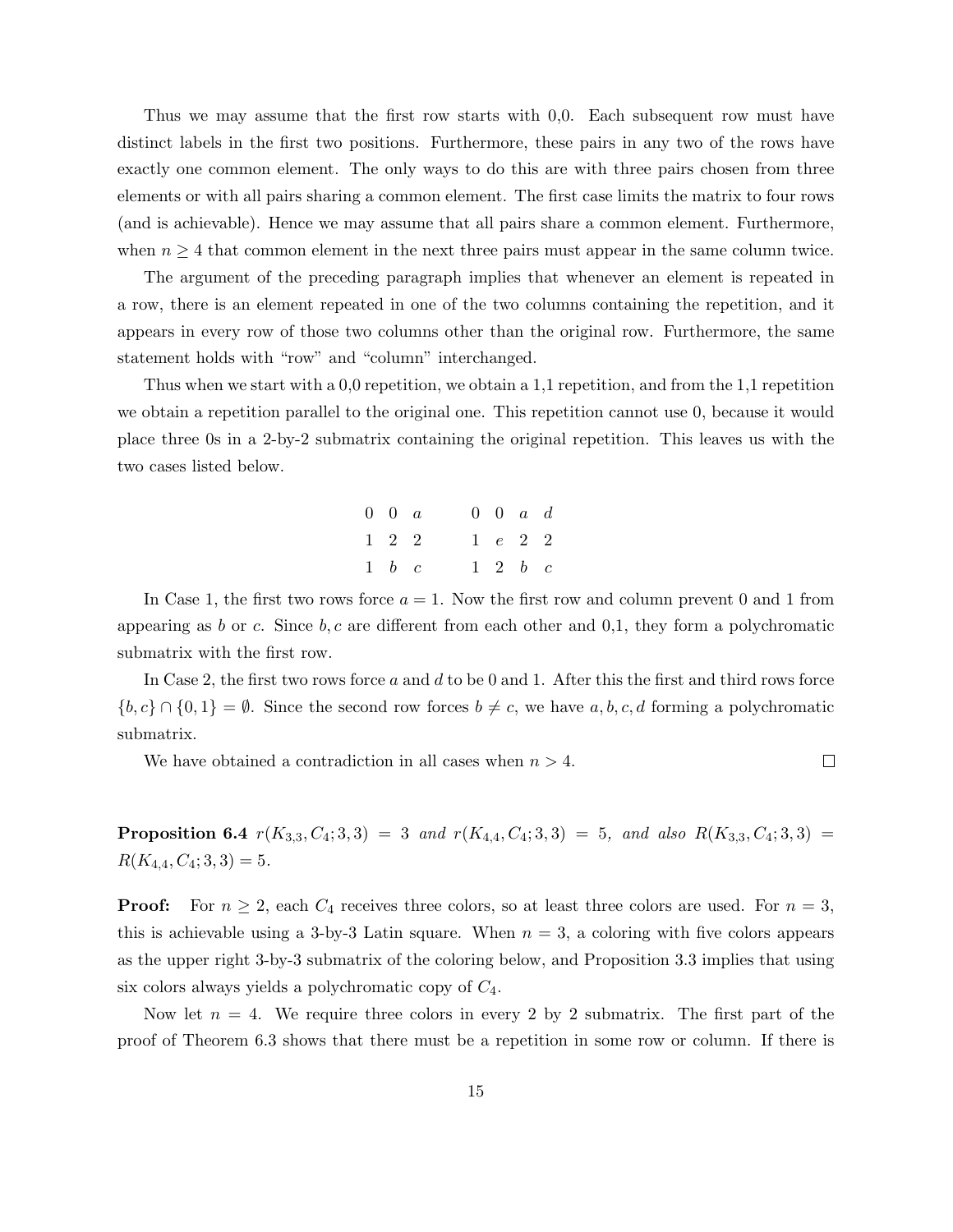a constant row, say 0000, then another row must have four other distinct colors, say 1234. If a sixth color appears elsewhere, then it forces the three other columns to repeat from the row with 1234, and now we have a  $C_4$  with 2 colors. Hence when there is a constant row or column, the total number of colors must be five. Below we exhibit such a coloring.

Suppose that there is no constant row or column. As in Theorem 6.3, the remainder of the two columns containing a row repetition consists of three pairs from a triple or three pairs with a common element. Using these observations, a short case analysis (which we omit here) shows that every  $(C_4; 3, 3)$ -coloring of  $K_{4,4}$  uses exactly five colors.  $\Box$ 

|  | $0\quad 0\quad 0\quad 0$ |  |
|--|--------------------------|--|
|  | $1 \t2 \t3 \t4$          |  |
|  | 2 3 1 4                  |  |
|  | 3 1 2 4                  |  |

# 7  $(C_4; 2, 3)$ -colorings

For  $(C_4; 2, 3)$ -colorings of  $K_{n,n}$ , the maximum number of colors is given by our earlier results.

Corollary 7.1  $R(K_{n,n}, C_4; 2, 3) = 2n - 1$ .

**Proof:** Proposition 2.1 with  $s = 1$  yields a construction with  $2n-1$  colors. Since every  $(C_4; 2, 3)$ coloring is a  $(C_4; 1, 3)$ -coloring, the upper bound follows from Proposition 3.3.  $\Box$ 

Determining  $r(K_{n,n}, C_4; 2, 3)$  is much more difficult. The construction in Proposition 2.4 yields  $r(K_{n,n}, C_4; 2, 3) \leq n-3$  for  $n \geq 6$ . On the other hand, a  $(C_4; 2, 3)$ -coloring is also a (C<sub>4</sub>; 2, 4)-coloring. Since  $r(K_{n,n}, C_4; 2, 4) \ge (1 + o(1))\sqrt{n}$ , the same lower bound holds also for  $r(K_{n,n}, C_4; 2, 3).$ 

Nevertheless, the known  $(C_4; 2, 4)$ -colorings of  $K_{n,n}$  with  $O($  $\overline{n}$ ) colors have the property that many  $C_4$ 's receive all distinct colors; thus they are not  $(C_4; 2, 3)$ -colorings. Our final result improves the lower bound for  $r(K_{n,n}, C_4; 2, 3)$  from about  $\sqrt{n}$  to about  $n/3$ .

**Lemma 7.2** If a  $(C_4; 2, 3)$ -coloring of  $K_{n,n}$  uses at most  $(1-4/t)n - t + 2$  colors, then for each vertex there cannot be two colors that each appear on at least t edges incident to it.

**Proof:** Suppose that the claim fails at  $x \in X$ ; let red and blue be two colors that each appear on at least t edges incident to x. A blue  $\lceil \text{red} \rceil$  neighbor of a vertex is a neighbor of it via an edge with that color. Let A be a set of t blue neighbors of x, and let B be a set of t red neighbors of x.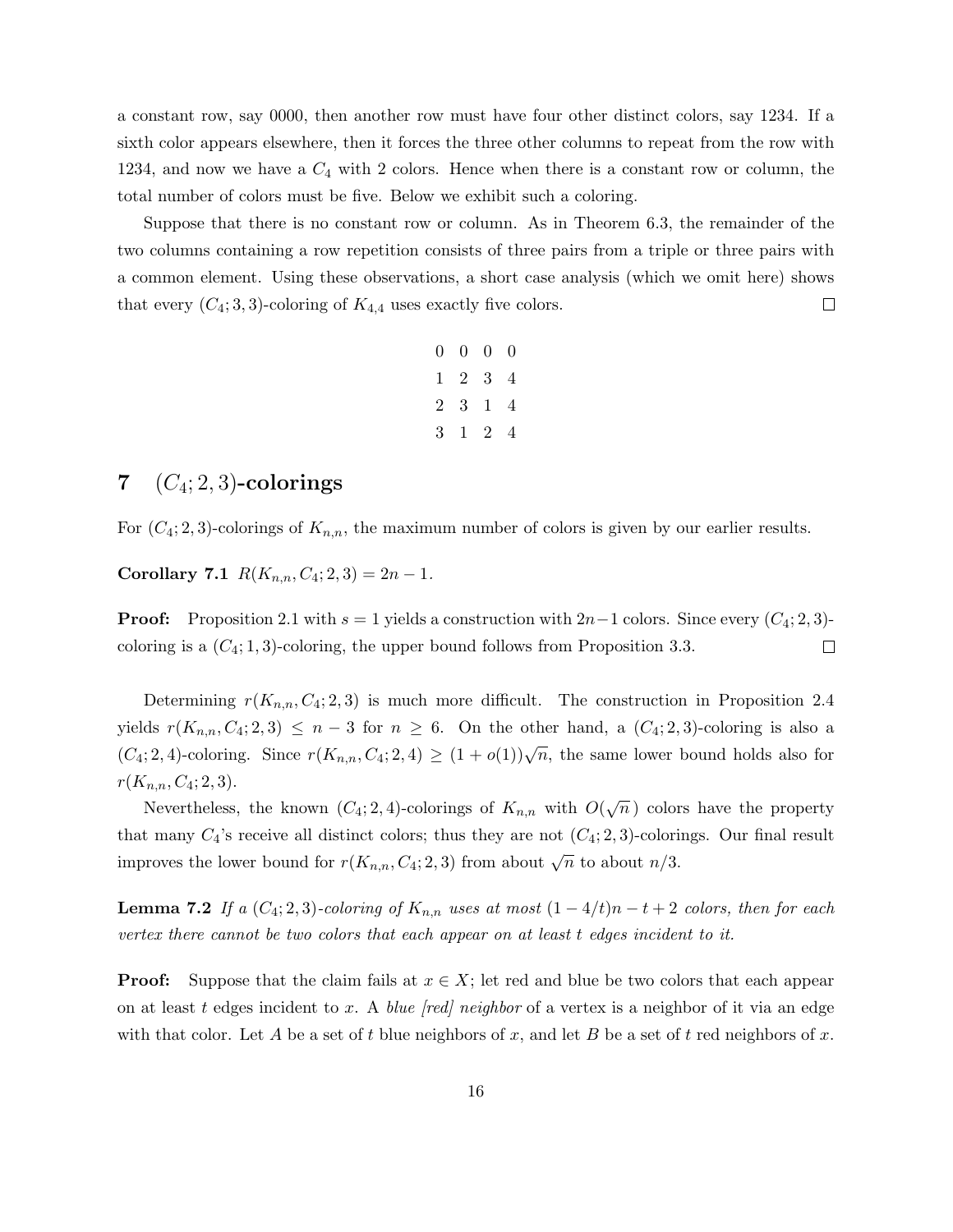Our first objective is to find vertices in A and B with few red or blue neighbors. For  $y \in A$ , let  $l(y)$  be the number of blue neighbors of y other than x, and let  $m(y)$  be the number of red neighbors of y. To avoid a blue  $C_4$  through x, each vertex of  $X - \{x\}$  must have at most one blue neighbor in A; thus  $\sum_{y\in A} l(y) \leq n-1$ . To avoid a red  $C_4$ , two vertices in A must have at most one common red neighbor; with  $X - \{x\}$  available as red neighbors we have  $\sum_{y \in A} m(y) \leq n - 1 + \binom{t}{2}$  $_{2}^{t}).$ 

Summing the two inequalities and applying the pigeonhole principle yields a vertex  $v \in A$  with  $l(v) + m(v) \leq \frac{2n-2}{t} + \frac{t-1}{2}$  $\frac{-1}{2}$ . Applying the analogous argument to B yields a vertex  $w \in B$  with at most  $\frac{2n-2}{t} + \frac{t-1}{2}$  $\frac{-1}{2}$  red or blue neighbors other than x. Including x, fewer than  $\frac{4n}{t} + t$  vertices of X have red or blue edges to  $v$  or  $w$ .

Let z be a vertex of X outside this set. Since the path  $v, x, w$  already has edges colored red and blue, and neither  $zv$  nor  $zw$  has those colors, the edges  $zv$  and  $zw$  must have the same color to avoid a polychromatic  $C_4$ . Furthermore, avoiding a monochromatic  $C_4$  through v and w forces this color to be distinct for distinct choices of z. Thus we must have more than  $(1 - 4/t)n - t$ additional colors besides red and blue.  $\Box$ 

Theorem 7.3  $r(K_{n,n}, C_4; 2, 3) > n/3 - 11$ .

**Proof:** Consider a  $(C_4; 2, 3)$ -coloring with fewer colors. Say that a color is plentiful at v if it occurs on at least  $n/3 + 2$  edges incident to v.

We claim that X contains two vertices with no plentiful color. Otherwise,  $n-1 > 2(n/3-11)$ implies that three vertices have the same plentiful color. The  $n + 6$  edges from these vertices in this color contain a monochromatic  $C_4$ .

Let x, z be two vertices of X with no plentiful color. Some  $y \in Y$  has distinct colors on its edges to x and z; otherwise, we have a monochromatic  $C_4$  because there are fewer than n colors. Let blue be the color of  $yx$  and red the color of  $yz$ .

We claim that fewer than  $2n/3+13$  vertices of Y have red or blue edges to x or z. Since x and z have no plentiful color, at each of these vertices the color that appears on the largest number of incident edges appears on fewer than  $n/3 + 2$  incident edges. Because the number of colors is at most  $n/3 - 4$ , Lemma 7.2 with  $t = 6$  says that for every vertex there is at most one color that appears on as many as 6 incident edges. Therefore red and blue appear on fewer than  $n/3 + 7$ edges in total at x, and similarly for z. Thus fewer than  $2n/3 + 13$  vertices of Y have red or blue edges to  $x$  or  $z$  ( $y$  was counted twice).

There remain more than  $n/3 - 13$  vertices of Y whose edges to x and z are neither blue nor red. Let w be such a vertex. Since the path  $x, y, z$  already has edges colored red and blue, and neither wx nor wy has those colors, the edges wx and wy must have the same color to avoid a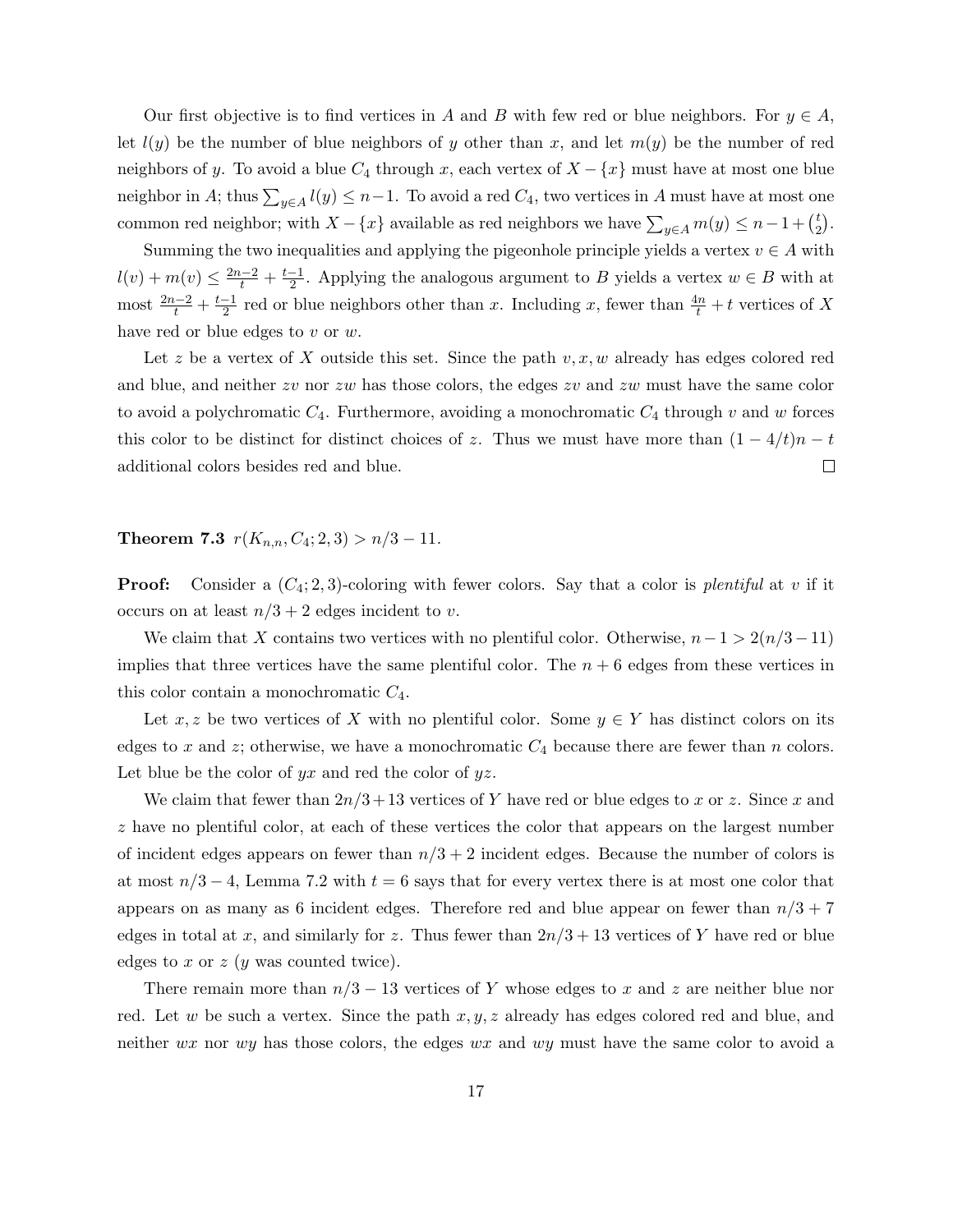polychromatic  $C_4$ . Furthermore, avoiding a monochromatic  $C_4$  through x and z forces this color to be distinct for distinct choices of w. Thus we must have more than  $n/3 - 13$  additional colors besides red and blue.  $\Box$ 

## References

- [1] N. Alon, L. R´onyai, and T. Szab´o, Norm-graphs: variations and applications, J. Combin. Theory Ser. B 76 (1999), 280–290.
- [2] M. Axenovich and A. Kündgen, On a generalized anti-Ramsey problem, Combinatorica 21 (2001), 335–349.
- [3] M. Axenovich, Z. Füredi, and D. Mubayi, On generalized Ramsey theory: the bipartite case, J. Combin. Theory Ser. B 79 (2000), 66–86.
- [4] L. W. Beineke and A. J. Schwenk, On a bipartite form of the Ramsey problem, Proceedings of the Fifth British Combinatorial Conference (Univ. Aberdeen, Aberdeen, 1975), pp. 17– 22. Congressus Numerantium, No. XV, Utilitas Math., Winnipeg, Man., 1976.
- [5] Y. Caro, C. Rousseau, Asymptotic bounds for bipartite Ramsey numbers, Electron. J. Combin. 8 (2001), #R17.
- [6] V. Chv´atal, On finite polarized partition relations, Canad. Math. Bul. 12 (1969), 321–326.
- [7] F. R. K. Chung and R. L. Graham, On multicolor Ramsey numbers for bipartite graphs, J. Combin. Theory Ser. B 18 (1975), 164–169.
- [8] P. Erdős, On an extremal problem in graph theory, Colloq. Math.  $13$  (1964/1965),  $251-254$ .
- [9] P. Erdős and A. Gyárfás, A variant of the classical Ramsey problem, Combinatorica 17 (1997), 459–467.
- [10] P. Erdős, A. Rényi, and V. T. Sós, On a problem of graph theory, Studia Sci. Math. Hungar. 1 (1966), 215–235.
- [11] P. Erdős, M. Simonovits, and V. T. Sós, Anti-Ramsey theorems, in Infinite and finite sets (Colloq., Keszthely, 1973) Vol. II, Colloq. Math. Soc. Janos Bolyai, Vol. 10 (North-Holland, Amsterdam, 1975), 633–643.
- [12] Z. Füredi, New asymptotics for bipartite Turán numbers, J. Combin. Theory Ser. A 75, (1996), 141–144.
- [13] Z. Füredi, An upper bound on Zarankiewicz' problem, Combinatorics, Probability, and Computing 5 (1996), 29–33.
- [14] Z. Füredi and D. B. West, Ramsey theory and bandwidth of graphs, Graphs and Combinatorics 17 (2001), 463–471.